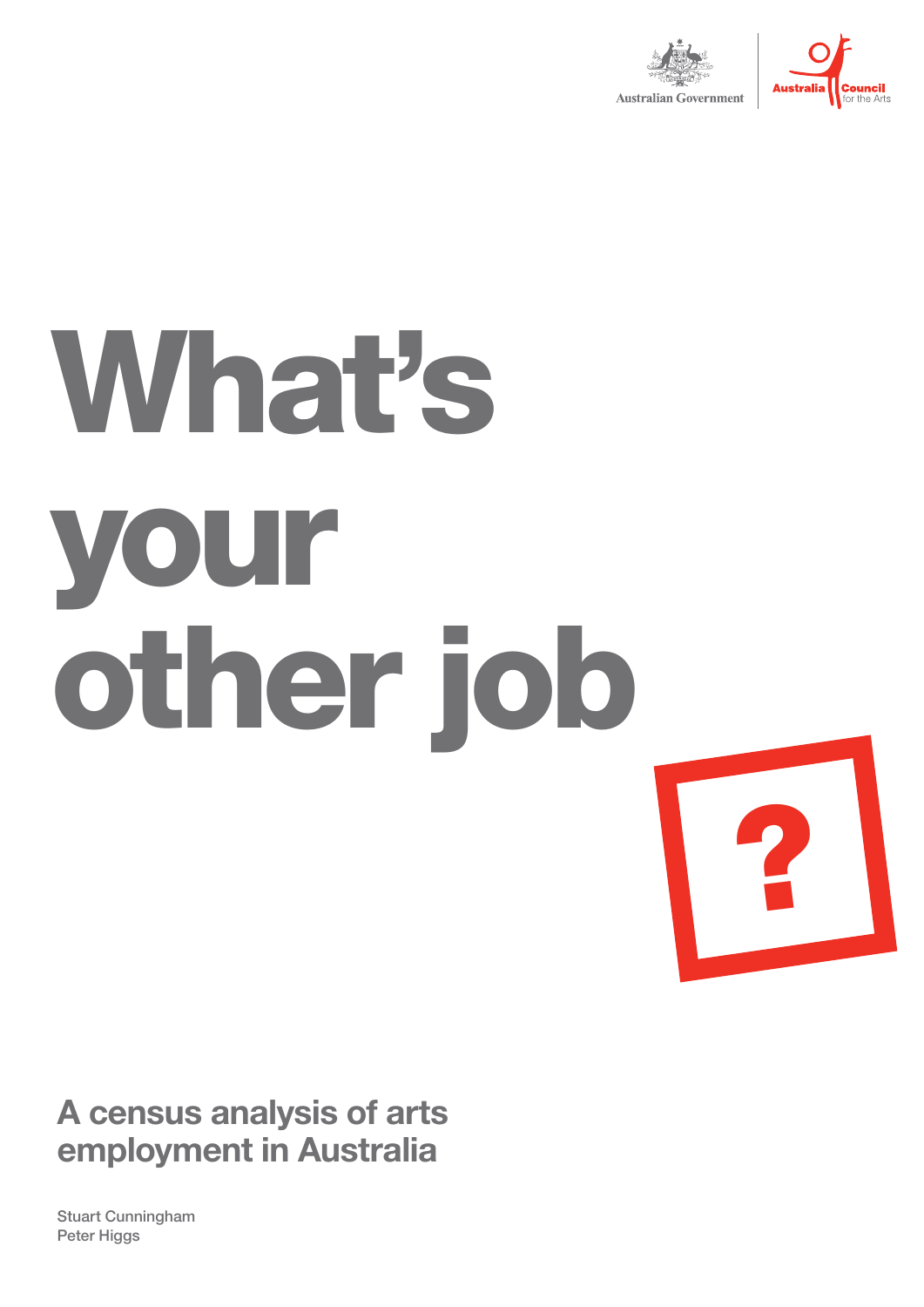| Title:                    | What's your other job? A census analysis of arts employment in Australia                                                                                                                                                                                                                                                                                                                                                                                                                   |
|---------------------------|--------------------------------------------------------------------------------------------------------------------------------------------------------------------------------------------------------------------------------------------------------------------------------------------------------------------------------------------------------------------------------------------------------------------------------------------------------------------------------------------|
| <b>ISBN:</b>              | 978-1-920784-57-7                                                                                                                                                                                                                                                                                                                                                                                                                                                                          |
| Citation:                 | Stuart Cunningham, Peter Higgs, Simon Freebody and Peter Anderson (2010), What's your other job? A census<br>analysis of arts employment in Australia, The Australia Council for the Arts, Sydney                                                                                                                                                                                                                                                                                          |
| Keywords:                 | arts employment, occupations, embedded, industries                                                                                                                                                                                                                                                                                                                                                                                                                                         |
| <b>About the Authors:</b> | Peter Higgs is a senior research fellow and Simon Freebody a research assistant responsible for the Creative<br>Economy Mapping programme within the ARC Centre of Excellence for Creative Industries and Innovation.<br>Peter Anderson is a freelance writer and cultural policy researcher.                                                                                                                                                                                              |
| Abstract:                 | This report applies CCI's creative trident methodology with the definition of the arts as established by the Australia<br>Council for the Arts to data sourced from Australia's national census data (from 1996, 2001 and the most recent one<br>in 2006). Analysis has been conducted on employment, income, gender, age and the nature of employment for artists<br>and arts-related workers within and beyond the arts industries, as well as other support workers in arts industries. |
| Acknowledgements:         | The authors wish to acknowledge the support of the Australia Council for the commissioning of this report and<br>especially Nick Herd, Bridget Jones and Chris Madden for their valuable input and enthusiastic contributions.<br>Thanks also to Danny Pigatto at the ABS for his patience and expertise in providing the most appropriate datasets<br>that made the research possible.                                                                                                    |
|                           | Reports in this Series: Australian Arts Sector – Employment Characteristics Full Report.<br>http://eprints.qut.edu.au/32479                                                                                                                                                                                                                                                                                                                                                                |
| Published by:             | ©Australia Council 2010                                                                                                                                                                                                                                                                                                                                                                                                                                                                    |
|                           | This work is copyright. Apart from any use as permitted under the Copyright Act 1968, no part may be reproduced<br>by any process without prior written permission from the Australia Council for the Arts. Requests and enquiries<br>concerning reproduction and rights should be addressed to:                                                                                                                                                                                           |
|                           | The Director, Research and Strategic Analysis, Australia Council for the Arts, PO Box 778, Strawberry Hills, NSW, 2012.                                                                                                                                                                                                                                                                                                                                                                    |
|                           | <b>The Australia Council</b><br>372 Elizabeth Street, Surry Hills<br>Sydney NSW 2010 Australia<br>Tel +61 2 9215 9000<br>Toll free +61 1800 226 912<br>Fax +61 2 9215 9111<br>Email mail@australiacouncil.gov.au<br>Web www.australiacouncil.gov.au                                                                                                                                                                                                                                        |
|                           | This publication is available online at www.australiacouncil.gov.au/artistcareers                                                                                                                                                                                                                                                                                                                                                                                                          |

The information included in this report is current as at 10 August 2010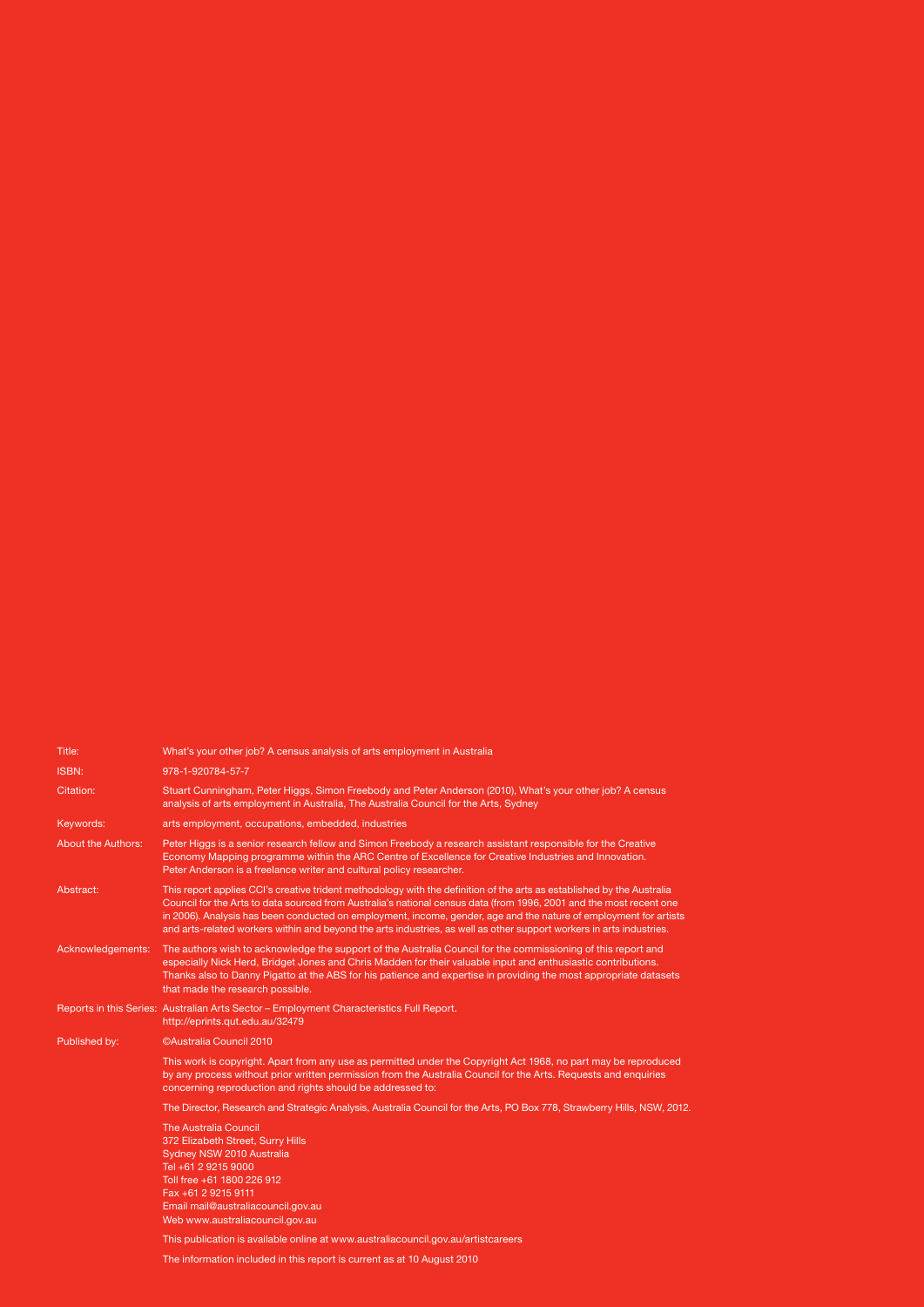#### **Table of contents**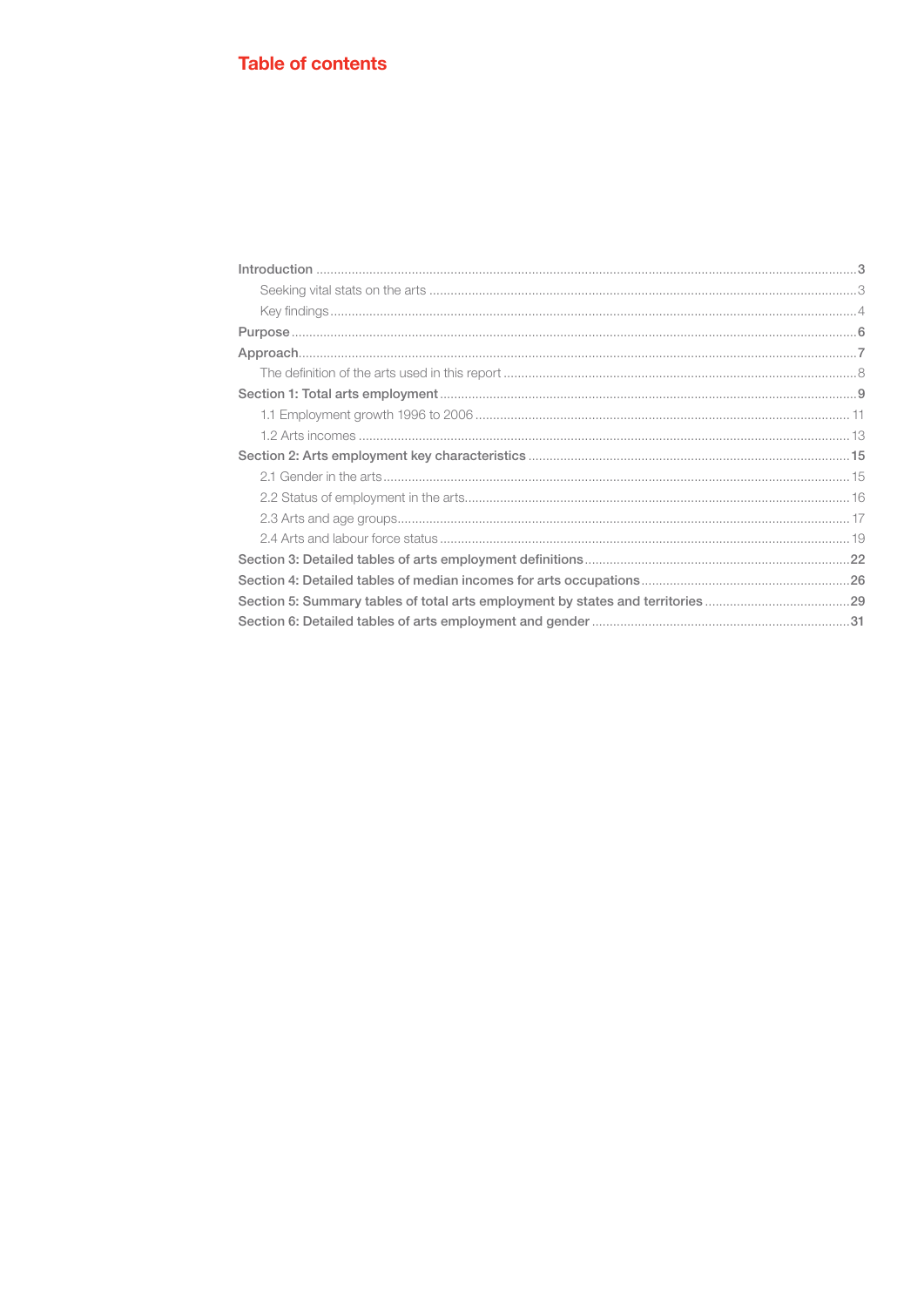#### **List of figures**

#### **List of tables**

| Table 1:  | Composition of arts employment under ANZSIC06 and ANZSCO classifications (percent) 9                 |  |
|-----------|------------------------------------------------------------------------------------------------------|--|
| Table 2:  | Breakdown of employment, the mean annual income and total of annual income (2006)  10                |  |
| Table 3:  |                                                                                                      |  |
| Table 4:  |                                                                                                      |  |
| Table 5:  | Shares held by the various types of arts employment 1976 to 2006 (percent) 12                        |  |
| Table 6:  |                                                                                                      |  |
| Table 7:  | Arts mean incomes (adjusted to 2006 values) relative to total employment 1996 to 2006 13             |  |
| Table 8:  | Annual growth rate in mean incomes 1996 to 2006 after adjustment to 2006 values (percent) 14         |  |
| Table 9:  |                                                                                                      |  |
| Table 10: |                                                                                                      |  |
| Table 11: |                                                                                                      |  |
| Table 12: |                                                                                                      |  |
| Table 13: |                                                                                                      |  |
| Table 14: | Employment in artist occupations (ASCO v2) by category of industry 1996 to 2006 22                   |  |
| Table 15: | Employment in arts-related occupations (ASCO v2) by category of industry 1996 to 200623              |  |
| Table 16: | Employment in arts industries (ANZSIC93) by category of occupation 1996 to 2006                      |  |
| Table 17: |                                                                                                      |  |
| Table 18: |                                                                                                      |  |
| Table 19: | Median annual incomes of artist occupations (ASCO) - full-time and par-time (2006) 26                |  |
| Table 20: | Median annual incomes of arts-related occupations (ASCO) - full-time and part-time (2006) 27         |  |
| Table 21: | Median annual incomes of other arts occupations (ASCO) – full-time and part-time (2006) 27           |  |
| Table 22: | 28. Arts mean income and relative income by age band and gender (those full-time employed) 2006.     |  |
| Table 23: |                                                                                                      |  |
| Table 24: | Each state and territory's share of national arts employment and workforce 1996 to 2006 (percent) 29 |  |
| Table 25: | Comparison of each state's arts employment growth rate to their overall employment (percent)30       |  |
|           | Table 26: Number of males and females employed by detailed artist occupations (ASCO) 2006 31         |  |
|           |                                                                                                      |  |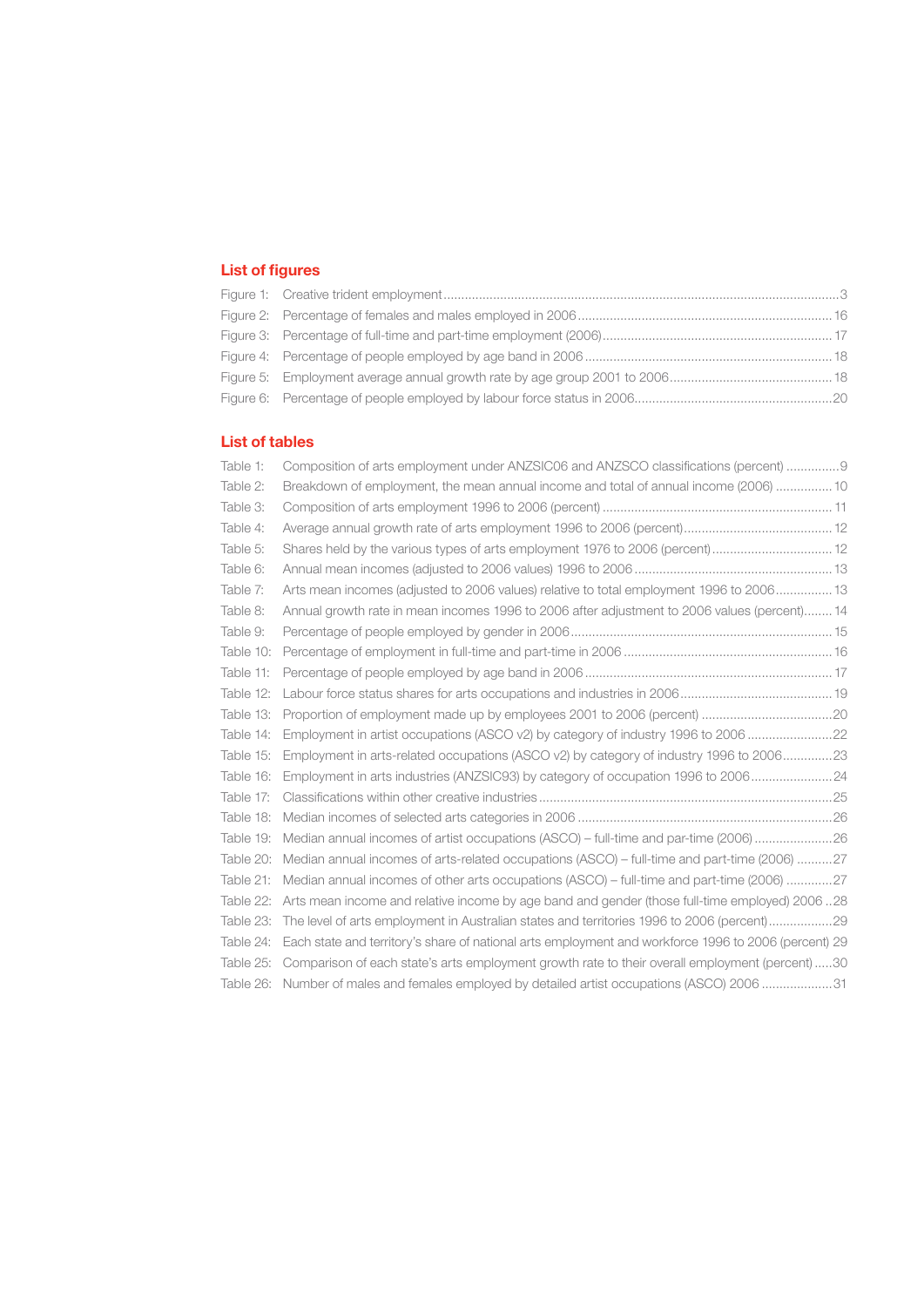## **Introduction**

#### **Seeking vital stats on the arts**

#### **What does the Australian census tell us about how artists earn their living?**

Comparatively speaking, today we live in a statistical paradise, with local and global data on just about any aspect of the production, distribution and consumption of culture. The data capture, mining and coordinating happening through online repositories has accelerated this trend in the last few years.

However, researchers, cultural agencies and policy makers remain unsatisfied with the way in which cultural activity gets counted in official sources of statistics (from national census, trade figures, or labour force surveys). The arts, cultural and creative industries and occupations do not easily fit the categories.

Certain industries and occupations are relatively new. Created in the digital age, they don't appear in what are long-established, slowly-evolving data categories, most of which were created to conform to the industrial age, and even have pre-industrial origins. Additionally, many arts-based cultural and creative occupations are found beyond their 'home' industry. This includes arts therapists working in the health industry. Or musicians employed by the army. Or visual designers and media communicators working in the publicity, marketing and design areas of firms in any sector of the economy.

covers this throng, then the official national statistics are the essential and authoritative source. And yet, we are back to our earlier problem of research being imprecise and out of date.

At the ARC Centre of Excellence for Creative Industries and Innovation (CCI), we have worked on a way to address this which we call the 'creative trident' method. The metaphor of the trident is used because it points to three parts of an employment 'quadrant' composed of a four-part occupation and industry matrix.

This matrix shows the total of creative occupations within the core creative industries (specialist creatives), the creative occupations employed in other industries (embedded creatives), plus the other occupations employed in creative industries which are often responsible for managing, accounting for and technically supporting creative activity (support workers).

The method charts a middle path between the narrow industry-only optic of some traditional approaches (which miss the embedded creatives and often the support personnel) and the broad horizons of categories like Richard Florida's 'creative class' (which covers most of the white collar and no collar workforce). A further strength of this method is that it can handle, with a useful degree of specificity, whole-of-economy data sources such as the national census.

| Creative trident employment |                      | Industry of employment                   |                         |                                           |  |
|-----------------------------|----------------------|------------------------------------------|-------------------------|-------------------------------------------|--|
|                             |                      | Creative industries                      | Other industries        | Total                                     |  |
| $\sqrt{2}$<br>Occupation o  | Creative occupations | Specialist creatives                     | Embedded creatives      | Total employed in<br>creative occupations |  |
|                             | Other occupations    | Support workers                          | (rest of the workforce) |                                           |  |
|                             | Total                | Total employed in<br>creative industries |                         | Total creative workforce                  |  |

#### **Figure 1: Creative trident employment**

How can we say something meaningful about all these different types of cultural practices and enterprises? We might undertake custom-built surveys, and much good research – often commissioned by the Australia Council for the Arts – has been done along these lines. However, these usually produce findings based on a small sample size, when compared to the whole populations working in and beyond the arts, cultural and creative industries. If we want data that

The creative trident has been applied at the national<sup>1</sup>, regional<sup>2</sup> and state<sup>3</sup> levels in Australia and internationally<sup>4</sup> in the United Kingdom and New Zealand, as well as to specific 'slices' of the cultural pie. The way this method can work with complementary qualitative methods to elucidate important trends in the creative workforce is seen in our previous report for the Australia Council on creative activity in the health industry<sup>5</sup>.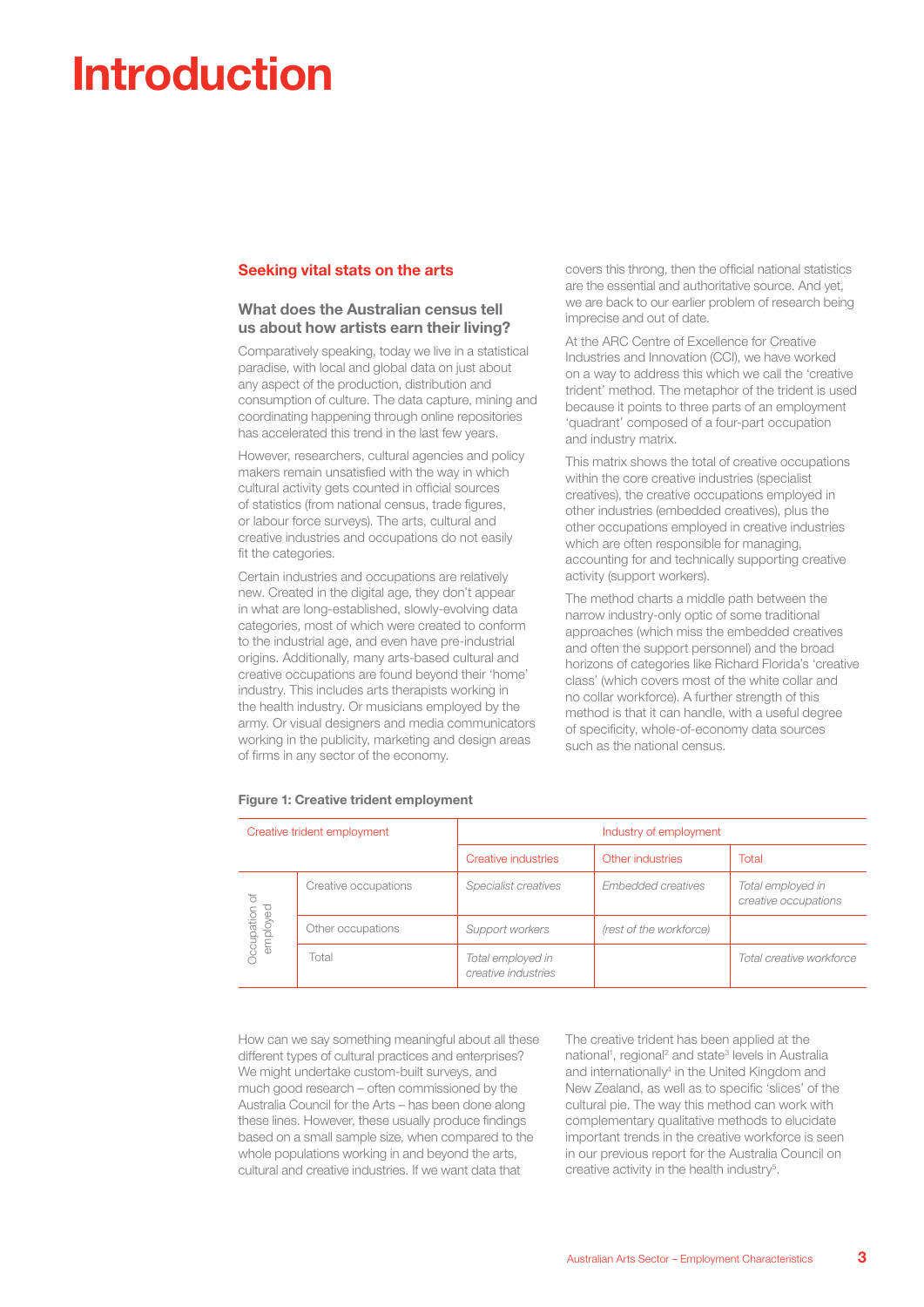The creative trident has been adapted to the categorisation of arts industries as well as artist occupations, arts-related occupations (mainly private music and performing arts teachers, visual designers and artistic directors) and other support occupations as set by the Australia Council. This is placed within the context of the creative industries definition developed by CCI: music and performing arts; film, TV, radio; advertising and marketing; software, web and multimedia development; writing, publishing and print media; architecture, design and visual arts.

Using data sourced from Australia's national census (from 1996, 2001 and the most recent one in 2006), analysis has been conducted on employment, income, gender, age and the nature of employment for artists and arts-related workers within and beyond the arts industries, as well as other support workers in the arts industries.

The results are there for you to read, ponder and use in your work, whether that be artistic, policy, administrative, or research and teaching.

#### **Key findings**

#### **The one percent economy**

From recent data, the arts account for just over one percent of Australia's workforce, and one percent of the total income earned by Australians. Of course, the overall participation in the arts is much higher, as census data does not capture volunteer activity. Also, this figure does not tell us about consumption of the arts, which is fed substantially by the one percent creative hub of artists and arts-related employment.

- In 2006, arts employment was 1.2 percent of Australian employment (109,160 of a total 9,103,140 people employed) and one percent of the total personal income (\$4 billion of a total \$395 billion).
- Of the 109,000 people in arts employment in 2006 almost 24,000 people were employed in artist occupations (around half in arts industries and half 'embedded' in other industries), around 61,000 people employed in arts-related occupations (with nearly two-thirds embedded in industries outside of the arts), and over 24,000 employed in supporting occupations within arts industries.
- Within the specific arts industries, the 2006 employment figure is just over 58,000.

#### **Employment growth**

The growth in arts employment reveals two very different stories. On the one hand, the growth of total employment numbers in arts industries, and within artist occupations in and beyond the arts industries, rose then fell. Employment growth from 1996 to 2001 was countered by a decline in the following five years, such that employment figures in 2006 are almost the same as 1996.

- Arts industries employment began at 23,850 (in 1996), grew to 26,720 (in 2001) and then reduced back down to 23,960 (in 2006).
- Likewise, artist occupations began at 26,900 (in 1996), rose to 31,360 (in 2001) and then declined to 27,070 (in 2006).

In contrast, arts-related occupations outside of arts industries have shown remarkable growth. They have almost doubled in size while the employment in arts industries remained static. That is to say, since 1996, most of the growth in arts employment has come from arts-related occupations.

• Embedded arts-related occupations (in all non-arts industries – which mostly means visual designers) rose from 35,470 (in 1996) to 59,810 (in 2006). This accounts for the 5.3 percent growth rate in arts-related occupations from 1996 to 2006, compared to the 0.1 percent growth rate in artist occupations.

#### **Income levels and comparisons**

In real terms (consumer price index adjusted), income levels within arts employment have risen. But this rise is not as great as the total workforce, which means that the 'negative income gap' between arts employment and the national average is now even greater.

 $\bullet$  Between 1996 and 2006, the average $\degree$  income in arts employment rose from \$31,700 to \$37,000 (16.7 percent increase), whilst national workforce average went from \$37,000 to \$43,400 (17.3 percent increase). That means that during this period the relative income gap shifted from –\$5,300 to –\$6,400.

As the figures here reveal, average earning in arts employment in 2006 is the same as the adjusted national average in 1996 (\$37,000).

When it comes to making comparisons within arts employment, artist occupations earn less than arts-related occupations (largely designers and teachers) and other occupations in arts industries.

• In 2006, average artist occupations earnings (\$32,000) came in at just under \$6,000 less than those employed in arts-related occupations (\$37,700) and over \$8,000 less than the other occupations within the arts industries that cover management and support (\$40,200).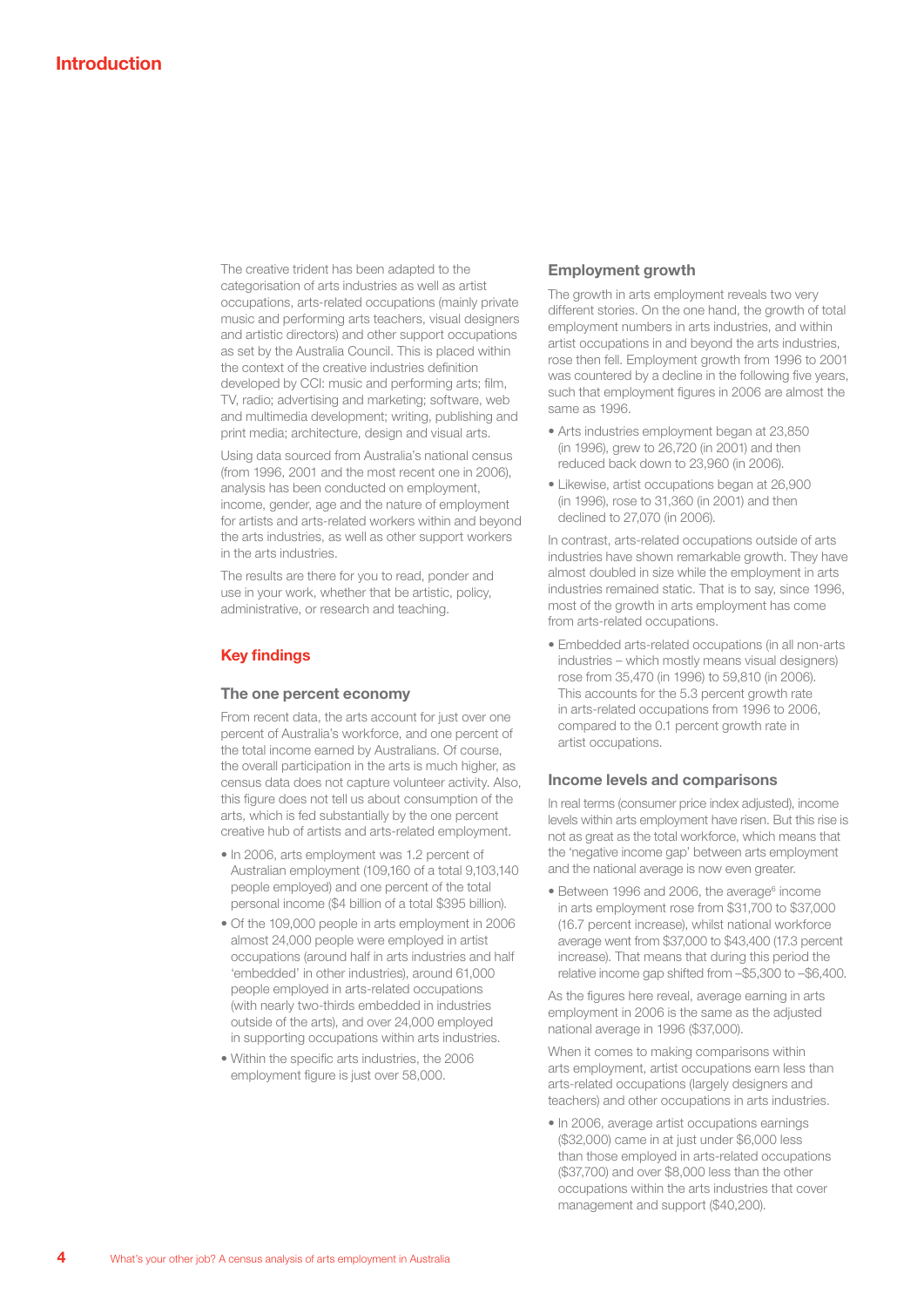There is one notable exception to the trends in income gaps. Those employed within other creative industries, whether they be artists or in arts-related occupations, have average incomes slightly higher than the national average and much higher than the arts employment average.

• In 2006, artist occupations employed in other creative industries earned an average of \$46,700 and arts-related occupations in other creative industries earned an average of \$44,100. These figures are around 1.5 percent to 7.5 percent higher than the national average, and 20 percent to 25 percent higher than the \$37,000 arts employment average.

#### **Gender distribution**

Gender distribution within arts employment is, in general, very similar to that found in Australia's para-professional and advanced clerical occupations (46 percent female, 54 percent male).

This is not, however, the case for the performing arts. Artist occupations (performers and creators) are almost two-thirds male (37 percent female, 63 percent male) whilst arts-related occupations (mainly music, dance and drama teachers along with piano tuners and music directors) are almost three-quarters female (71 percent female, 29 percent male).

#### **Employment characteristics**

Finally, it will not come as a surprise that arts employment is characterised by high levels of part-time work and the existence of many sole practitioners and business operators (unlike the total workforce in which full-time work by wage-earning employees is the norm).

- The arts have a much higher percentage of workers in part-time employment (44 percent) compared to the workforce as a whole (32 percent). Performing arts has a particularly high percentage in part-time employment, typified by instrumental musicians, where 69 percent of people reported their employment basis as part-time.
- A large proportion of those working within the arts are not employees. Sole practitioners and employers make up over 50 percent of employment in artist occupations. This is five times the rate of the total workforce, in which only 10 percent are not employees.

#### Stuart Cunningham

Director ARC Centre of Excellence for Creative Industries and Innovation Queensland University of Technology May 2010

- 1 Higgs, P., Cunningham, S. (2007) *Australia's Creative Economy: Basic Evidence on Size, Growth, Income and Employment*, ARC Centre of Excellence in Creative Industries and Innovation, Brisbane, http://eprints.qut.edu.au/archive/00002410/ last accessed 21/08/2007. The CIE (2009) Creative Industries Economic Analysis: Final Report, Enterprise Connect and the Creative Industries Innovation Centre (CIIC), NSW, http://www.enterpriseconnect.gov.au/OurServices/Documents/Economic%20Analysis\_Creative%20Industries\_Final%20 Report 240909.pdf last accessed 23/02/2010. Cultural Ministers Council (2008) Building a Creative Innovation Economy, Cultural Ministers Council Creative Economy Roundtable, http://www.cmc.gov.au/\_data/assets/pdf\_file/0006/85596/Building\_a\_Creative\_Innovation\_ Economy.pdf last accessed 24/05/2010. Higgs, P., Freebody S. (2008) Australia's Creative Economy Information Sheets: Detailed sheets on Employment in the Creative Segments in 2006, ARC Centre of Excellence in Creative Industries and Innovation, Brisbane, http://eprints.qut.edu.au/14124/ last accessed 21/08/2007.
- 2 Morris, P., Higgs, P., Lennon S., Kelleher, A. (2007) *Perth's Creative Industries*, Perth City Council, http://www.cityofperth.wa.gov.au/ documentdb/617.pdf last accessed 24/06/2008.
- 3 Nous Consulting Group (2009) NSW Creative Industry: Economic Fundamentals, NSW Department of State and Regional Development, Sydney, http://www.business.nsw.gov.au/NR/rdonlyres/7407D6D6-FB7A-41A7-8824-5154B671CEBE/0/NSW\_creative\_industry\_economic\_ fundamentals\_090204.pdf last accessed 23/02/2010.
- 4 Higgs, Peter L., Cunningham, S., Bakhshi, H. (2008) *Beyond the creative industries: mapping the creative economy in the United Kingdom*, NESTA, London, http://www.nesta.org.uk/assets/documents/beyond\_the\_creative\_industries\_research\_report.pdf last accessed 15/01/2008. Andrews, G. and Yeabsley, J. (Forthcoming) *The Creative Sector in New Zealand – Mapping and economic role, New Zealand Trade & Enterprise*, Wellington, http://eprints.qut.edu.au/31133/ last accessed 25/05/2010.
- 5 Pagan, Cunningham, Higgs (2008) *Getting Creative in Healthcare: The contribution of creative activities to Australian healthcare*, Queensland University of Technology, Qld, http://eprints.qut.edu.au/14757/ last accessed 24/05/2010.
- 6 Unless otherwise stated, the term average refers to the 'mean' of a dataset.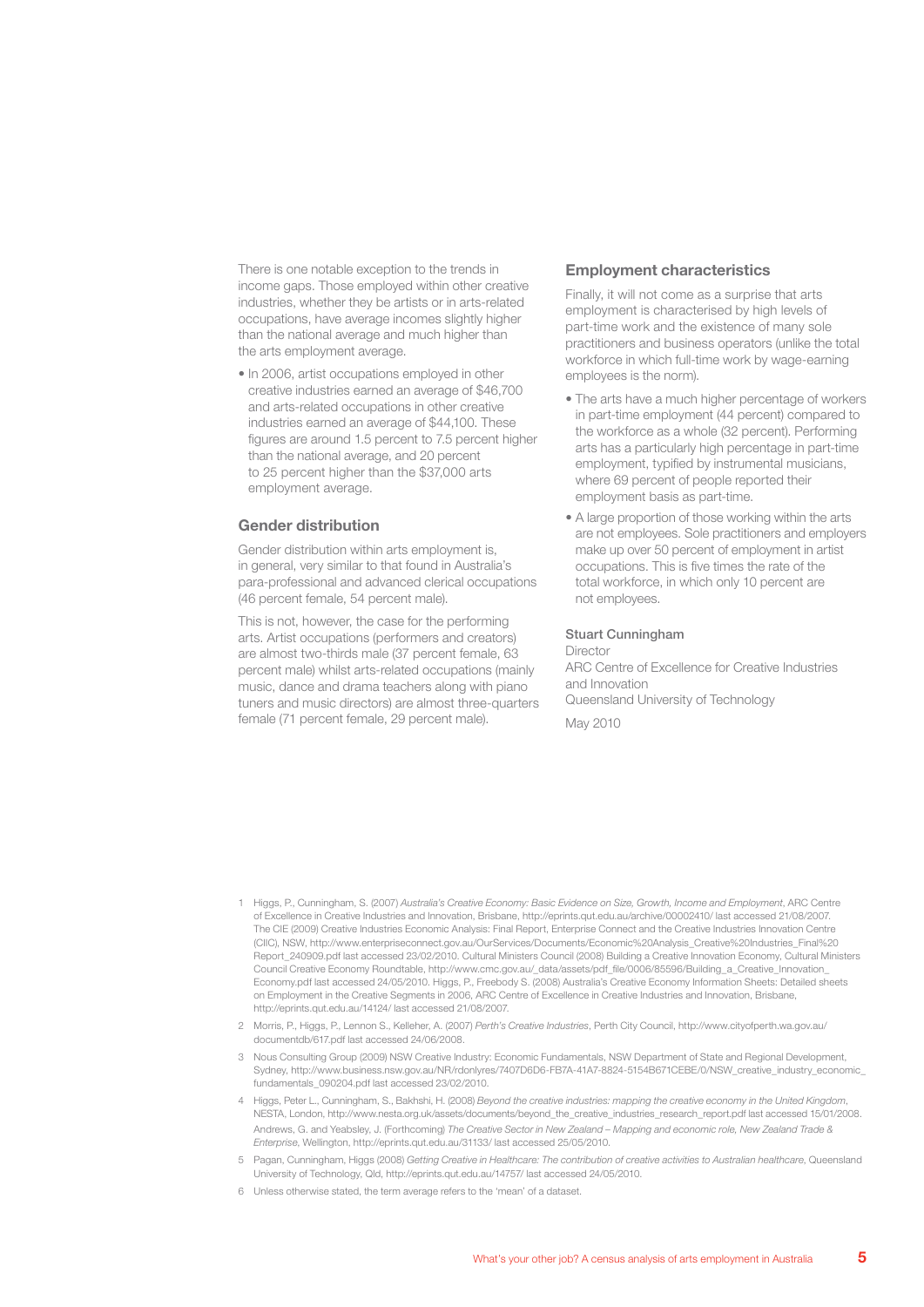## **Purpose**

The purpose of this report is to identify, analyse and present all available census-based data on the economic performance of the arts in Australia. It aims to do this in a way that is accessible for Australia Council stakeholders and provides analysis and discussion about the implications of the data.

This report is solely based on analysis of custom employment-related data tables from the Australian Census of Population and Housing that were acquired from the Australian Bureau of Statistics. The data in Section 2 provides a more robust estimate of the size of total employment in the arts sector than previously. This is because the estimate is produced using the ARC Centre of Excellence for Creative Industries and Innovation's (CCI) 'trident' model, which not only counts people employed in arts occupations, but also people who are employed in non-arts occupations in the arts industries. The 'trident' model was developed by the CCI, building on an approach that has been applied to the wider cultural and creative sectors by a number of statistical agencies and researchers in Australia and overseas.

The focus of this report is on the arts and more specifically the artforms that are within the portfolio of the Australia Council for the Arts, rather than a more broadly defined cultural sector, or the cultural and creative industries. In this respect it differs<sup>7</sup> from reports such as the Australian Bureau of Statistics (ABS) census-based report *Employment in Culture*<sup>8</sup> , or CCI's series of reports on Australia's Creative Economy<sup>9</sup>. This report also differs in approach from specialist surveys, such as the ABS study *Work in Selected Cultural and Leisure Activities*<sup>10</sup> or the series of in-depth reports on work in the arts produced by Professor David Throsby for the Australia Council<sup>11</sup>. A consequence of the different approaches taken by these studies is that the picture of arts employment each provides may also differ. For example, the occupation data used in this study concerns the 'main job' in the week prior to the census, while Throsby's studies focus on a sample of approximately 1,000 practising professional artists whose art practice may or may not be their main job. As a consequence of these differing definitions, the datasets used in the two studies are not directly comparable. Both approaches have their strengths and weaknesses but in combination they can provide a reasonably good representation of economic performance of the arts within the Australian economy and the conditions that artists experience within their discipline.

- 7 The specific differences in these range of definitions are covered in the appendices to the full report available from http://eprints.qut.edu.au/32479/
- 8 ABS (2008) 6273.0 Employment in Culture, Australia 2006, ABS, Canberra, http://www.abs.gov.au/AUSSTATS/abs@.nsf/DetailsPage/6273. 02006?OpenDocument last accessed 21/10/2009.
- 9 Higgs, P., Cunningham, S. (2007) *Australia's Creative Economy: Basic Evidence on Size, Growth, Income and Employment*, ARC Centre of Excellence in Creative Industries and Innovation, Brisbane, http://eprints.qut.edu.au/archive/00002410/ last accessed 21/08/2007.

10 Australian Bureau of Statistics (ABS) 2007d, Work in Selected Culture and Leisure Activities, Australia, April 2007, cat. no. 6281.0, ABS, Canberra. 11 Throsby, D. and Hollister, V. 2003, *Don't give up your day job: an economic study of professional artists in Australia*,

http://www.australiacouncil.gov.au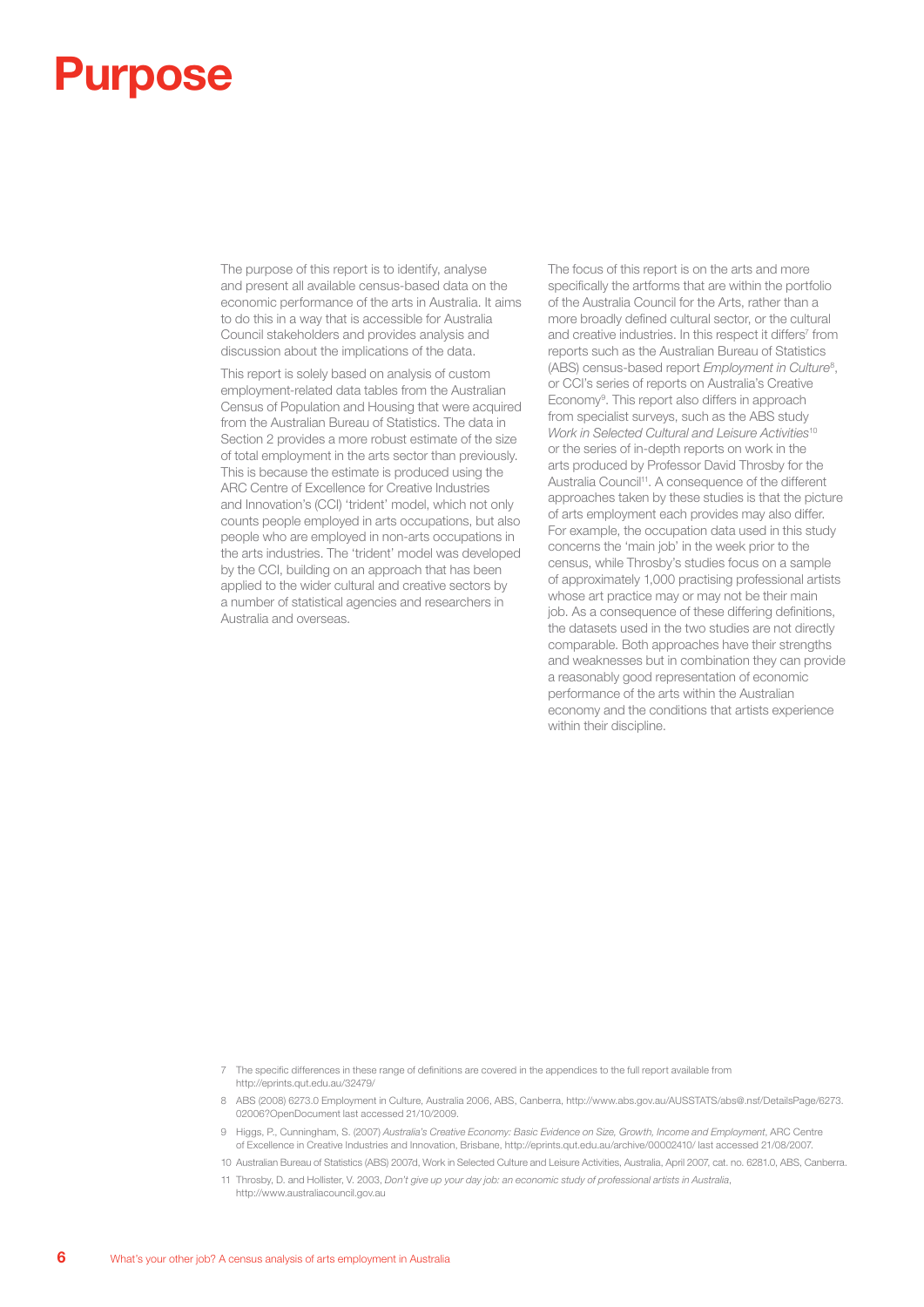## **Approach**

Census data has a number of benefits for the type of analysis undertaken for this report; it is an authoritative and inclusive source of data. In addition, scaling factors – which can expose any results to challenge – have not been used by the data gatherers or the analysts. The census provides comprehensive and relatively accurate data that allows us to track changes from census to census, but there are limitations on how finely the separate disciplines within the arts can be measured. This is a limitation not faced by specialist surveys with the ability to finely classify each nuance of activity.

The main limitation of census data for measuring the arts arises directly from the fact that they are national datasets and are therefore required to use standardised classifications to access the data. The census questions, the answers given, and the processes used to encode them, also shape the data. For instance, in the census data a person's industry of employment can only be encoded with one out of the 400 or so standard industry codes that encompass all economic activity. In some industry sectors there are fewer classifications available to capture nuances than others – with seven relevant classifications, the arts have a poorer resolution than an industry such as mining which has 18 classifications. Likewise an individual's occupation of employment can be classified with approximately 1,000 occupations of which some 62 are considered to be arts or arts-related. Some occupation codes are more specific than others, and some may include a mix of occupations that from some points of view seem relatively unrelated – for example, the ANZSCO code 211499 Visual Arts and Crafts Professionals n.e.c. (not elsewhere classifiable) includes new media artist, as well as leadlighter and textile artist.

Overall arts employment is determined through the use of a very large dataset of the employment, personal mean income and total annual income within each occupation, within each industry for each year. Overcoming classification limitations requires drawing the two dimensions of the industry and occupation of employment together. This means that a shortcoming in an industry classification can be mitigated to an extent by the fact that arts people who could be overlooked in that industry are likely to be also counted within an occupation that has been selected as relevant to the arts to some degree.

When the dataset is analysed in the context of a specific definition, in this case the arts, this data generates three primary categories of employment: arts occupations employed in arts industries (termed 'specialist'); non-arts (or other) occupations in arts industries (termed 'support'); and arts occupations in non-arts industries (termed 'embedded'). The primary categories can further be broken down into the categories such as 'artist occupations' and 'arts-related', as well as the segments of the activity applying to both occupation and industry. One advantage of this approach is that the arts employment is always a subset of the total employment so it is straightforward to compare the patterns and trends within the context of total employment.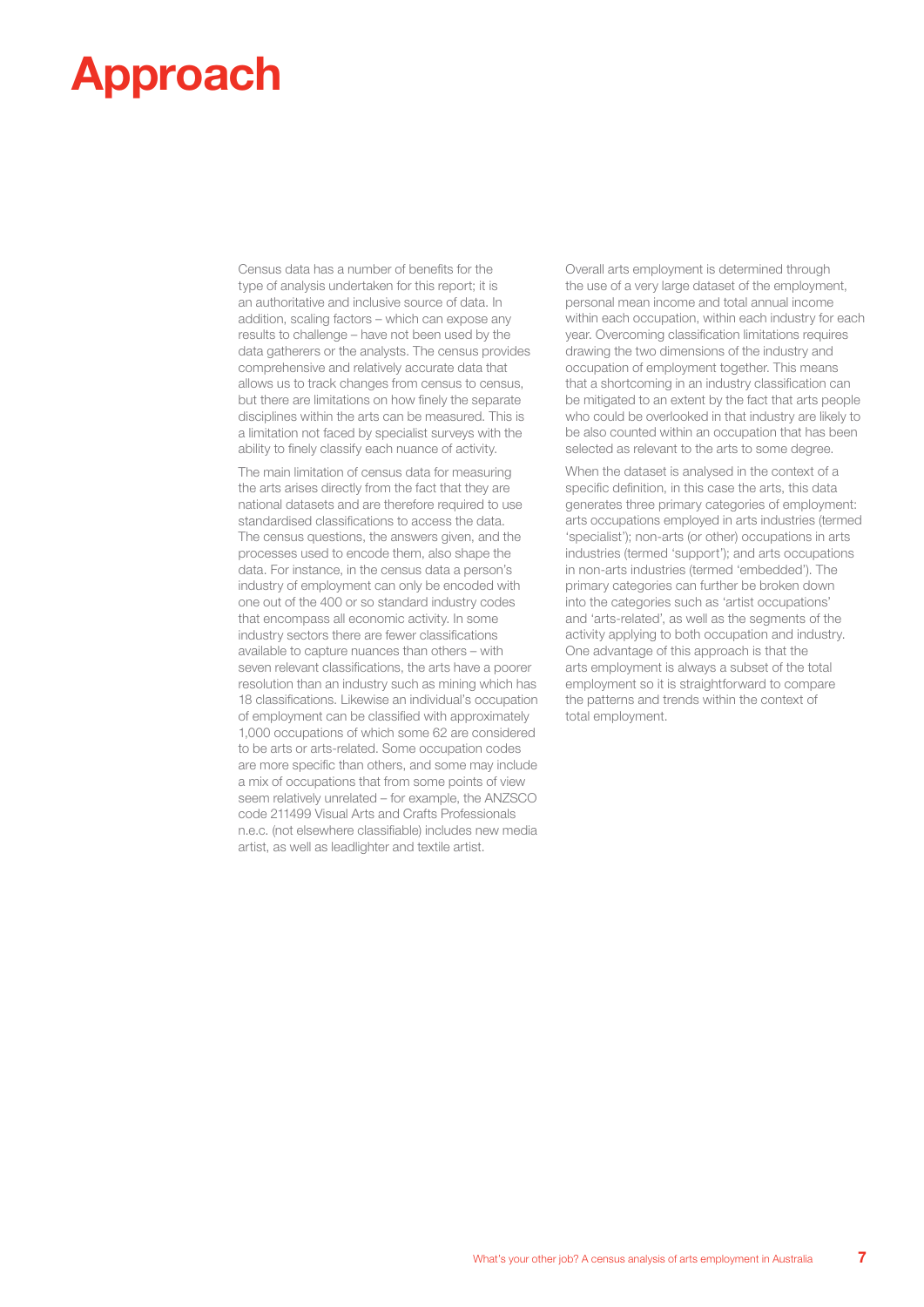#### **The definition of the arts used in this report**

For the purpose of this report the arts are defined by the Australia Council as those occupations and industries within the artforms of literature, design, visual arts, music and performing arts. Within this report these are termed segments as they can apply to industries as much as occupations. Arts occupations can be further categorised either as artist occupations or arts-related occupations. Where an occupation classification is applicable to more than one segment or sub-segment, it is allocated to a more generic cross-artform segment. Defining the exact contours of the arts sector is difficult. It requires a substantial degree of judgement and compromise. The accuracy of definitions will be impacted as the nature of the arts and economic activity changes, especially with the introduction of new technologies. There is therefore much room for debate and discussion about the inclusion or exclusion of particular occupations or industry clusters. The definition of the arts sector in this report has been chosen to ensure that data is aligned as closely as possible to the sector served by the Australia Council. The definitions are not presented as the only possible approach, nor should they be seen as set in stone.

| Category                 | Segment         | Sub-segment     | Occupation                                |
|--------------------------|-----------------|-----------------|-------------------------------------------|
| Artist occupations       | Performing arts | Music           | Composer                                  |
|                          |                 |                 | Instrumental musician                     |
|                          |                 |                 | Musicians and related professionals       |
|                          |                 |                 | Singer                                    |
|                          |                 | Performing arts | Actors, dancers and related professionals |
|                          |                 | Theatre         | Actor                                     |
|                          |                 | Dance           | Dancer or choreographer                   |
|                          | Literature      | Literature      | Author                                    |
|                          |                 |                 | Authors and related professionals         |
|                          | Visual arts     | Visual arts     | Painter (visual arts)                     |
|                          |                 |                 | Potter or Ceramic Artist                  |
|                          |                 |                 | Sculptor                                  |
|                          |                 |                 | Visual arts and crafts professionals      |
|                          | Cross-artform   | Cross-artform   | Artists and related professionals         |
| Arts-related occupations | Performing arts | Music           | Music director                            |
|                          |                 |                 | Music teacher (private)                   |
|                          |                 |                 | Piano tuner                               |
|                          |                 | Theatre         | Drama teacher (private)                   |
|                          |                 | Dance           | Dance teacher (private)                   |
|                          | Visual arts     | Design          | Designers and illustrators                |
|                          |                 |                 | Fashion designer                          |
|                          |                 |                 | Graphic designer                          |
|                          |                 |                 | Illustrator                               |
|                          |                 |                 | Interior designer                         |
|                          |                 | Visual arts     | Art teacher (private)                     |
|                          |                 |                 | Picture framer                            |
|                          | Cross-artform   | Cross-artform   | Artistic director                         |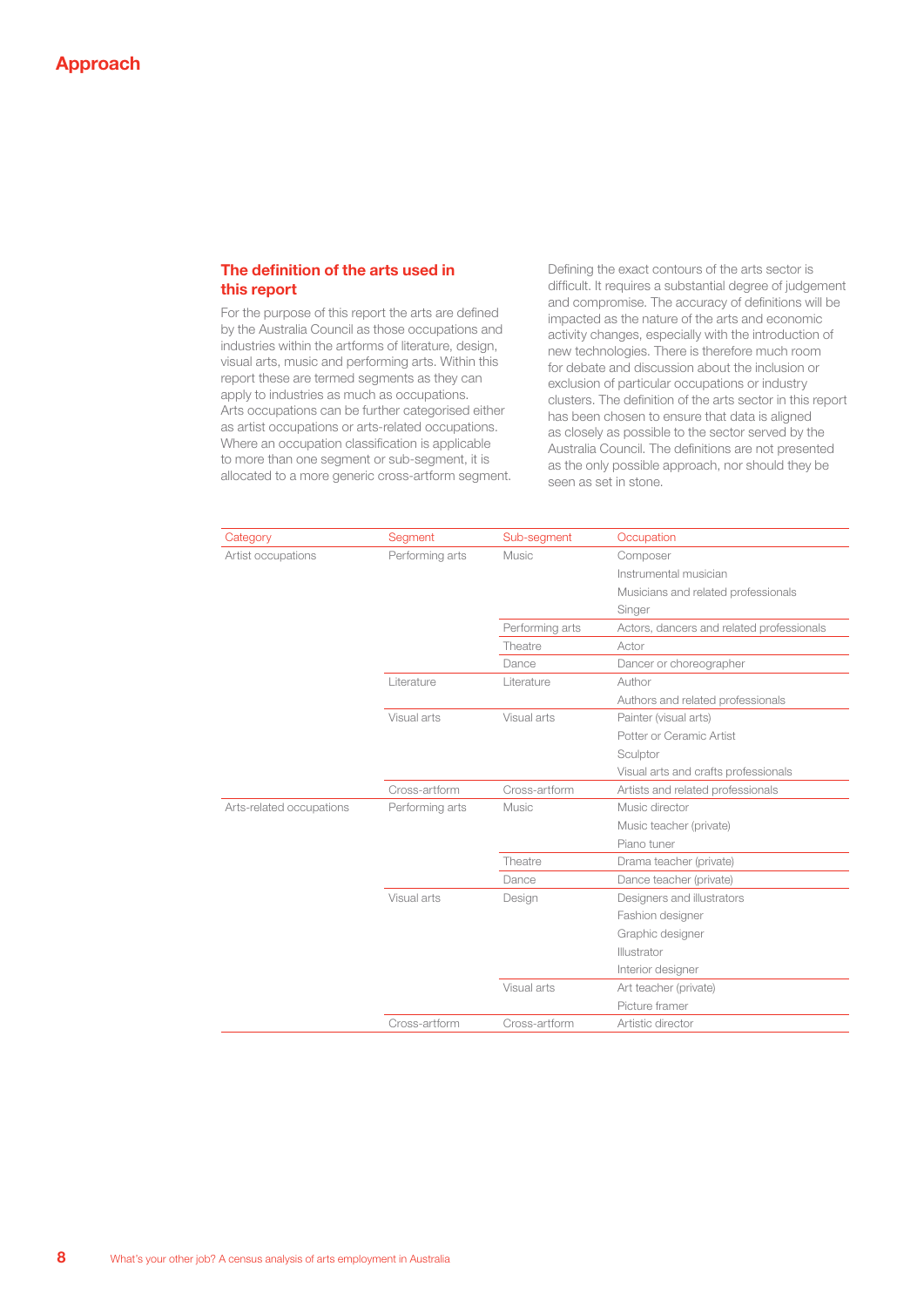## **Section 1: Total arts employment**

In 2006 there were almost  $24,000$  people employed<sup>12</sup> in artist occupations and just over 58,000 people employed within arts industries. There were also over 61,000 people employed in the more service oriented arts-related occupations. Without double counting, there were 109,160 people employed in the arts, representing some 1.2 percent of Australian employment. These figures are derived using the most recent classification systems (ANZSIC06 and ANZSCO13) because they provide a higher degree of precision in the definition. However, where necessary for comparisons of data across a number of years, subsequent sections of this report also use figures derived from the earlier (ANZSIC93 and ASCO v2) classification systems. It should be noted that data derived using different classification systems is not strictly comparable<sup>14</sup>.

- Those employed in artist occupations in other industries across the economy; such as a singer employed in hospitality or a ceramic artist in ceramic manufacturing (these are also termed arts embedded).
- Those employed in arts-related occupations, such as a self-employed graphic designer within the defined arts industries such as 'creative arts' (arts-related specialists).
- Those employed in arts-related occupations in other creative industries, such as a graphic designer employed by an advertising agency (these could be termed arts-related embedded).
- Those employed in arts-related occupations in other industries such as a product or textile designer employed within car manufacturing (also arts-related embedded).

#### **Table 1:**

|                             |                             | Industry of employment    |                                                   |                                |         |  |
|-----------------------------|-----------------------------|---------------------------|---------------------------------------------------|--------------------------------|---------|--|
|                             |                             | <b>Arts</b><br>industries | Other creative<br><i>industries</i><br>(embedded) | Other industries<br>(embedded) | Total   |  |
| ď<br>employed<br>Occupation | Artist occupations          | 11,550                    | 1,610                                             | 10,760                         | 23,920  |  |
|                             | Arts-related occupations    | 22,320                    | 11,440                                            | 27,310                         | 61,070  |  |
|                             | Other occupations (support) | 24,170                    |                                                   |                                | 24,170  |  |
|                             | Total                       | 58,040                    | 13,050                                            | 38,070                         | 109,160 |  |

#### **Composition of arts employment under ANZSIC06 and ANZSCO classifications (persons)**

The employment in each cell of this table can be described as follows:

- Those employed in the selected artist occupations<sup>15</sup>; for instance a dancer employed within the arts industries – such as a performing arts operation (these could be termed arts specialists).
- Those employed in artist occupations in other creative industries, such as a self-employed actor employed in the film industry (these could be termed arts embedded).
- Those employed in other, non-arts occupations such as management, clerical, sales occupations within the arts industries – an example would be a bartender employed by a performing arts venue or a photographer employed in a firm classified within the creative arts (termed support).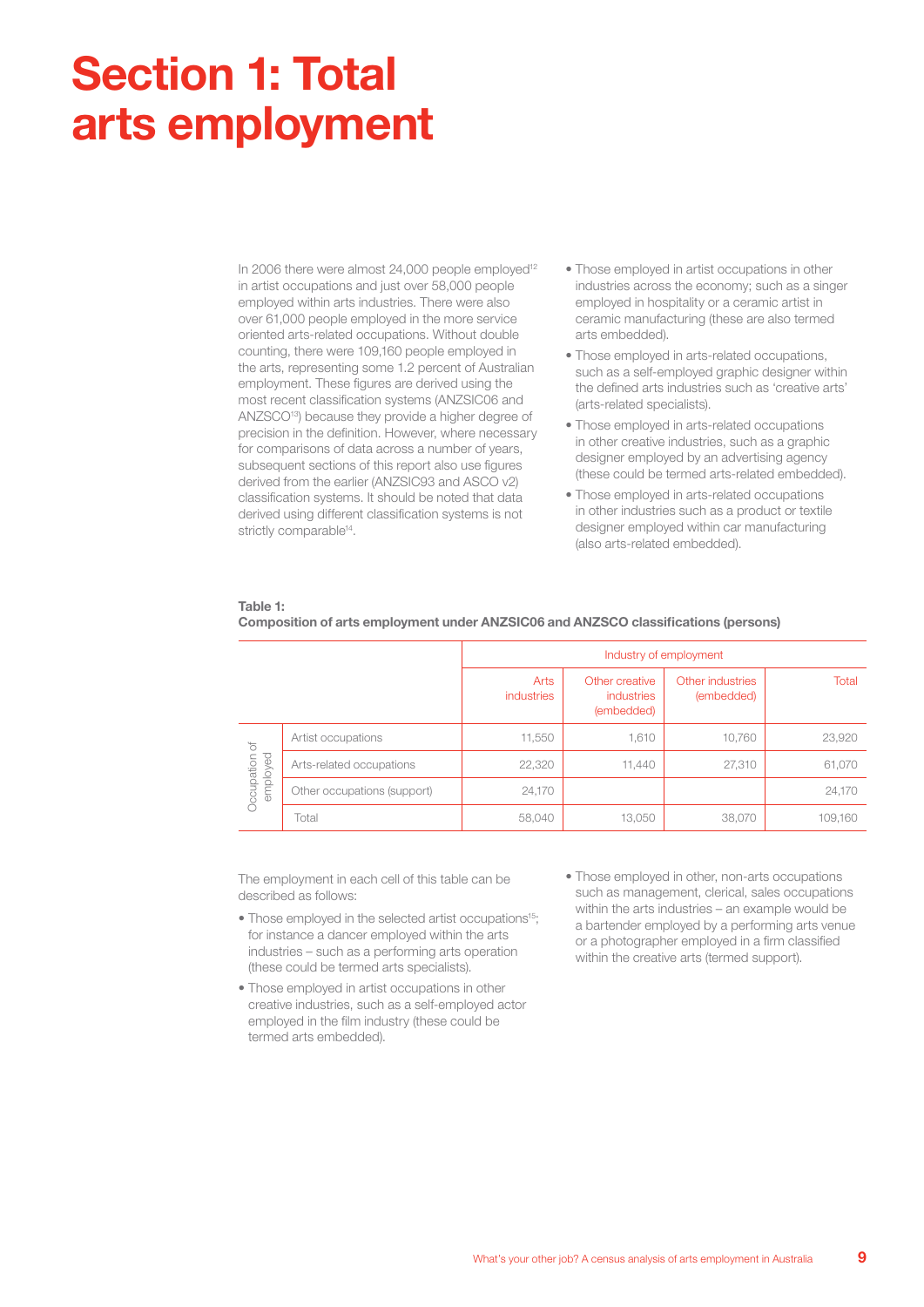| ANZSIC06 and ANZSCO classifications                                 | <b>Number</b><br>employed | Share   | Mean annual<br>income | Annual total<br>income |
|---------------------------------------------------------------------|---------------------------|---------|-----------------------|------------------------|
|                                                                     | persons                   | percent | \$                    | \$ million             |
| Artist occupations                                                  |                           |         |                       |                        |
| Artist occupations in arts industries                               | 11,540                    | 11      | 32,400                | 374                    |
| Artist occupations in other creative industries (embedded)          | 1,610                     | 1       | 46,700                | 75                     |
| Artist occupations in other industries (embedded)                   | 10,770                    | 10      | 29,400                | 317                    |
| Total artist occupations                                            | 23,920                    | 22      | 32,000                | 766                    |
| Arts-related occupations                                            |                           |         |                       |                        |
| Arts-related occupations in arts industries                         | 22,320                    | 20      | 33,200                | 742                    |
| Arts-related occupations in other creative industries<br>(embedded) | 11,440                    | 10      | 44,100                | 505                    |
| Arts-related occupations in other industries (embedded)             | 27.310                    | 25      | 38,600                | 1,055                  |
| Total arts-related occupations                                      | 61,070                    | 56      | 37,700                | 2,301                  |
| Other occupations in arts industries                                |                           |         |                       |                        |
| Other occupations in arts industries (support)                      | 24,170                    | 22      | 40,200                | 972                    |
| Total arts employment                                               | 109,160                   | 100     | 37,000                | 4.040                  |
| Total workforce employment                                          | 9,103,140                 |         | 43,400                | 395,252                |
| Sub-total embedded occupations                                      | 51,130                    | 47      | 38,200                | 1,951                  |
| Sub-total arts industries                                           | 58,030                    | 53      | 36,000                | 2,088                  |
| Arts share of all employment (total workforce) (percent)            | 1.2                       |         |                       | 1,0                    |

#### **Table 2: Breakdown of employment, the mean annual income and total of annual income (2006)**

In 2006 there were twice as many people employed in other occupations, such as managers, sales people, clerical assistants, within the arts industries – accounting for 22 percent of all arts employment – than there are people in artist occupations (11 percent).

There are almost as many artists and people in arts-related occupations employed in the other industries (47 percent) than there are in total in the arts industries (53 percent of all arts employment).

The wages and salaries paid to arts workers generated some \$4 billion in 2006, representing one percent of the Australian workforce total.

The average annual income (mean) of those employed in the arts was \$37,000 in 2006, some \$6,400 below the average of the total workforce (\$43,400). Not surprisingly there was significant

variation across the arts. Artists who are employed in the arts industries and in other industries have the lowest mean incomes (\$32,400 and \$29,400 respectively) while those in support roles had the highest mean income of those employed within arts industries (\$40,200).

Interestingly, those in artist occupations and arts-related occupations employed in other creative industries earned significantly more than other artists, in fact they earned more than the national average (\$46,700 and \$44,100 respectively). While this high income figure could be considered a statistical artefact in the case of artist occupations – the number employed was relatively low (1,610 people); this is not the case for the 11,440 people in arts-related occupations employed in other creative industries<sup>16</sup>.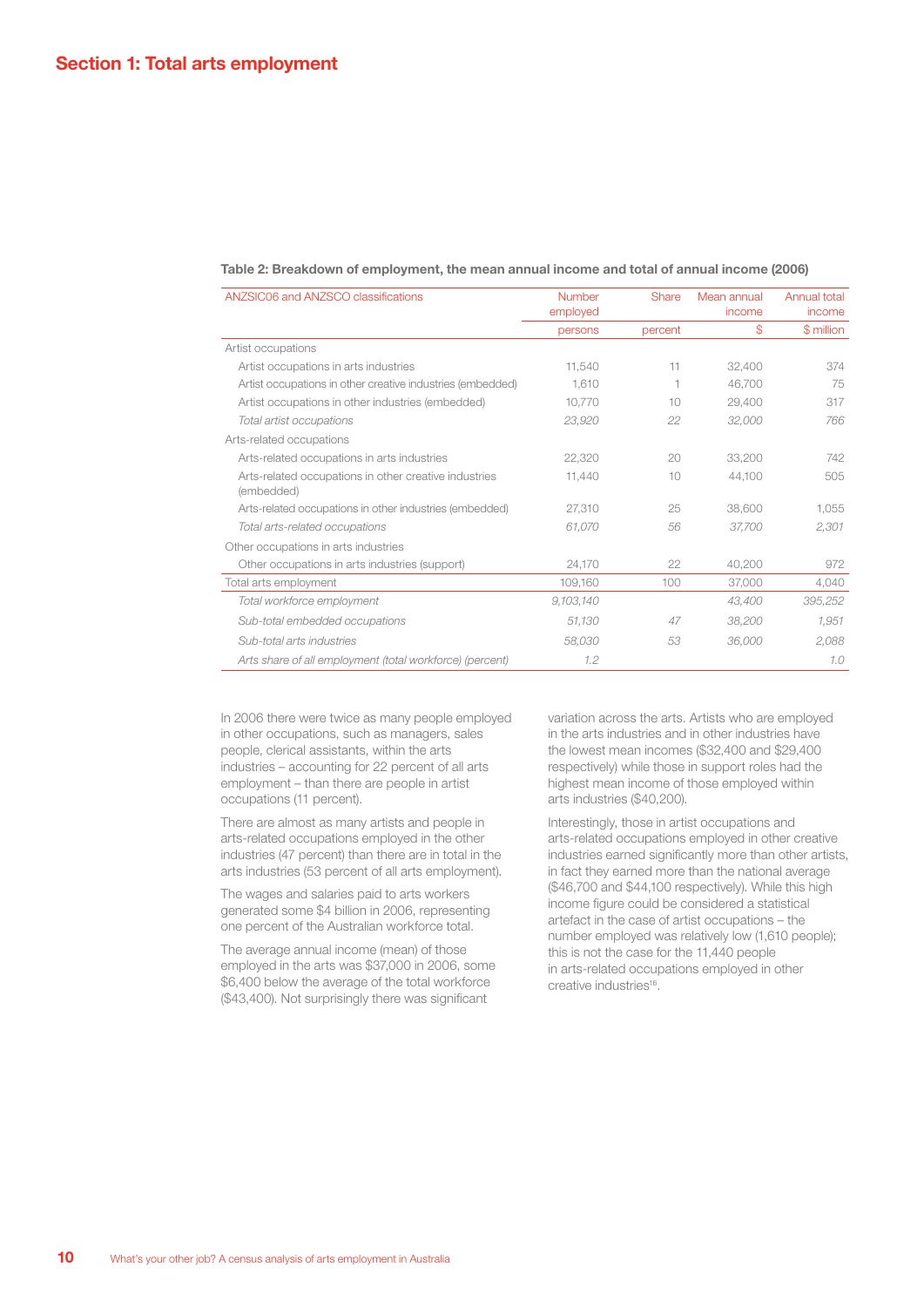#### **Table 3: Composition of arts employment 1996 to 2006 (persons)**

| ANZSIC93 and ASCO v2 classifications                  | 1996      | 2001      | 2006      |
|-------------------------------------------------------|-----------|-----------|-----------|
| Artist occupations                                    |           |           |           |
| Artist occupations in arts industries                 | 9,910     | 12,970    | 10,770    |
| Artist occupations in other creative industries       | 3.190     | 3.330     | 2,810     |
| Artist occupations in other industries                | 13,800    | 15,330    | 13,490    |
| Total artist occupations                              | 26,900    | 31,630    | 27,070    |
| Arts-related occupations                              |           |           |           |
| Arts-related occupations in arts industries           | 980       | 1.460     | 1.100     |
| Arts-related occupations in other creative industries | 9,820     | 14,760    | 18,790    |
| Arts-related occupations in other industries          | 25,650    | 32,890    | 41,020    |
| Total arts-related occupations                        | 36,450    | 49,110    | 60,910    |
| Other occupations in arts industries                  |           |           |           |
| Other occupations in arts industries                  | 12,960    | 12,290    | 12,090    |
| Total arts employment                                 | 76,310    | 93,030    | 100,070   |
| Total employment (total workforce)                    | 7,632,710 | 8,296,800 | 9,103,140 |
| Sub-total embedded occupations                        | 52,460    | 66,310    | 76,110    |
| Sub-total arts industries                             | 23,850    | 26,720    | 23,960    |
| Arts share of total employment (percent)              | 1.0       | 1.1       | 1.1       |

#### **1.1 Employment growth 1996 to 2006**

The level and pattern of arts employment over the past 10 years can be seen from the above table. Please note that the employment numbers that follow differ from those of the previous sections because the trend data has been generated using the earlier (ANZSIC93 and ASCO v2) release of the classifications<sup>17</sup>.

Total arts employment grew from 76,310 in 1996 to 100,070 in 2006. This is an average annual growth rate of 2.7 percent, which is higher than the rate of growth of total Australian employment (1.8 percent). However, the bulk of this growth in arts employment occurred between 1996 and 2001 when the rate was four percent, two and a half times higher than total employment (1.7 percent). The period from 2001 to 2006 saw this rate drop to 1.5 percent, slightly below the growth rate of total employment (1.9 percent).

While total arts employment increased at each census from 1996 to 2006, this overall upward trend is almost solely due to the consistent rise in arts-related occupations which increased from 36,450 in 1996 to 60,910 people in 2006.

The largest decline in numbers between 2001 and 2006 is in artist occupations, with both artist occupations in the arts industries and artist occupations in other industries (including creative)

showing a combined fall that returns numbers (27,070 in 2006) to almost the same as those of a decade ago (26,900). While the figures for arts-related occupations show a large increase (from 49,110 in 2001 to 60,910 in 2006), arts-related occupations within arts industries fell from 1,460 to 1,100. In fact, between 2001 and 2006 total employment within the arts industries declined from 26,720 to 23,960.

The average annual growth rates in Table 4 show that although total arts employment has shown a higher rate of growth (2.7 percent) than that of the workforce (1.8 percent) over the last decade, this was all due to the high growth rate between 1996 and 2001 (four percent compared to the workforce rate of 1.7 percent). Over the following five years the growth rate in arts employment was 1.5 percent, 20 percent below the workforce's rate of growth (1.9 percent). Between 2001 and 2006 only artsrelated occupations in other creative and other industries showed positive annual growth rates, with 4.9 percent and 4.5 percent respectively. During the same 10-year period employment in artist occupations grew by just 0.1 percent, while the level of employment of other occupations within the arts industries fell by 0.7 percent.

The overall figures, however, hide notable shifts in the ways that arts workers engage with the Australian economy.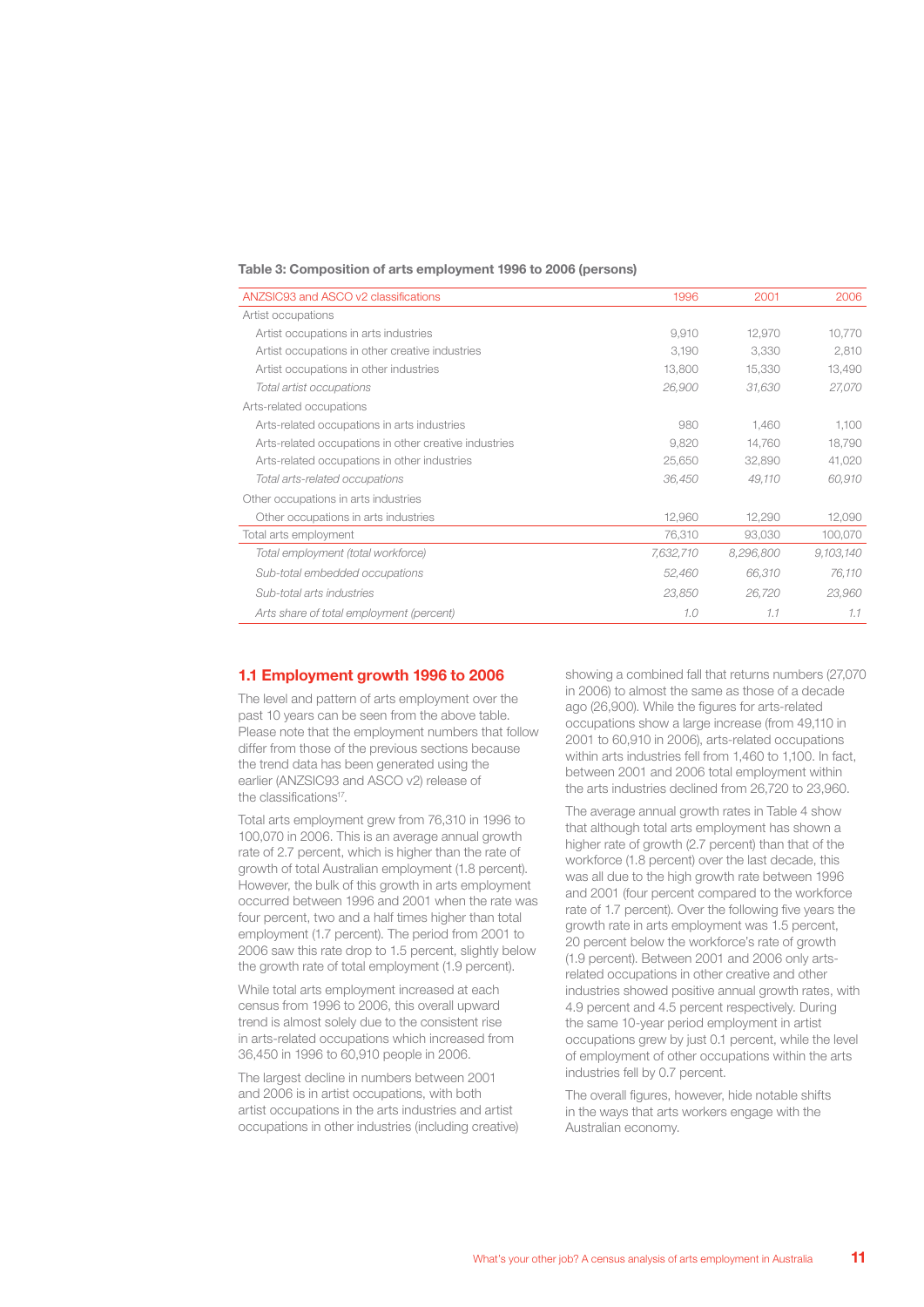Embedded employment, that is artists and those in arts-related occupations employed in the other industries, increased as a proportion of total arts employment – from 69 percent in 1996 to 76 percent in 2006.

Artist occupations' share of arts employment has progressively fallen from 35 percent in 1996 to 27 percent in 2006 while arts-related occupations' share has increased from 48 percent to 61 percent respectively.

Arts industries' share of arts sector employment has also fallen, from 31 percent in 1996 to 24 percent in 2006. This is because its employment has remained relatively static while embedded arts employment has grown to 76 percent. In other words there are more people in arts-related occupations but they are not employed in the arts industries.

#### **Table 4: Average annual growth rate of arts employment 1996 to 2006 (percent)**

| ANZSIC93 and ASCO v2 classifications                  | 1996 to<br>2001 | $2001$ to<br>2006 | 1996 to<br>2006 |
|-------------------------------------------------------|-----------------|-------------------|-----------------|
| Artist occupations                                    |                 |                   |                 |
| Artist occupations in arts industries                 | 5.5             | $-3.6$            | 0.8             |
| Artist occupations in other creative industries       | 0.9             | $-3.3$            | $-1.3$          |
| Artist occupations in other industries                | 2.1             | $-2.5$            | $-0.2$          |
| Total artist occupations                              | 3.3             | $-3.1$            | 0.1             |
| Arts-related occupations                              |                 |                   |                 |
| Arts-related occupations in arts industries           | 8.3             | $-5.5$            | 1.2             |
| Arts-related occupations in other creative industries | 8.5             | 4.9               | 6.7             |
| Arts-related occupations in other industries          | 5.1             | 4.5               | 4.8             |
| Total arts-related occupations                        | 6.1             | 4.4               | 5.3             |
| Other occupations in arts industries                  |                 |                   |                 |
| Other occupations in arts industries                  | $-1.1$          | $-0.3$            | $-0.7$          |
| Total arts employment                                 | 4.0             | 1.5               | 2.7             |
| Total employment (total workforce)                    | 1.7             | 1.9               | 7.8             |
| Sub-total embedded occupations                        | 4.8             | 2.8               | 3.8             |
| Sub-total arts industries                             | 2.3             | $-2.2$            | 0.0             |

#### **Table 5: Shares held by the various types of arts employment 1976 to 2006 (percent)**

| ANZSIC93 and ASCO v2 classifications                  | 1996 | 2001 | 2006 |
|-------------------------------------------------------|------|------|------|
| Artist occupations                                    |      |      |      |
| Artist occupations in arts industries                 | 13   | 14   | 11   |
| Artist occupations in other creative industries       | 4    | 4    | 3    |
| Artist occupations in other industries                | 18   | 16   | 13   |
| Total artist occupations                              | 35   | 34   | 27   |
| Arts-related occupations                              |      |      |      |
| Arts-related occupations in arts industries           |      | 2    |      |
| Arts-related occupations in other creative industries | 13   | 16   | 19   |
| Arts-related occupations in other industries          | 34   | 35   | 41   |
| Total arts-related occupations                        | 48   | 53   | 61   |
| Other occupations in arts industries                  |      |      |      |
| Other occupations in arts industries                  | 17   | 13   | 12   |
| Total arts employment                                 | 100  | 100  | 100  |
| Sub-total embedded occupations                        | 69   | 71   | 76   |
| Sub-total arts industries                             | 31   | 29   | 24   |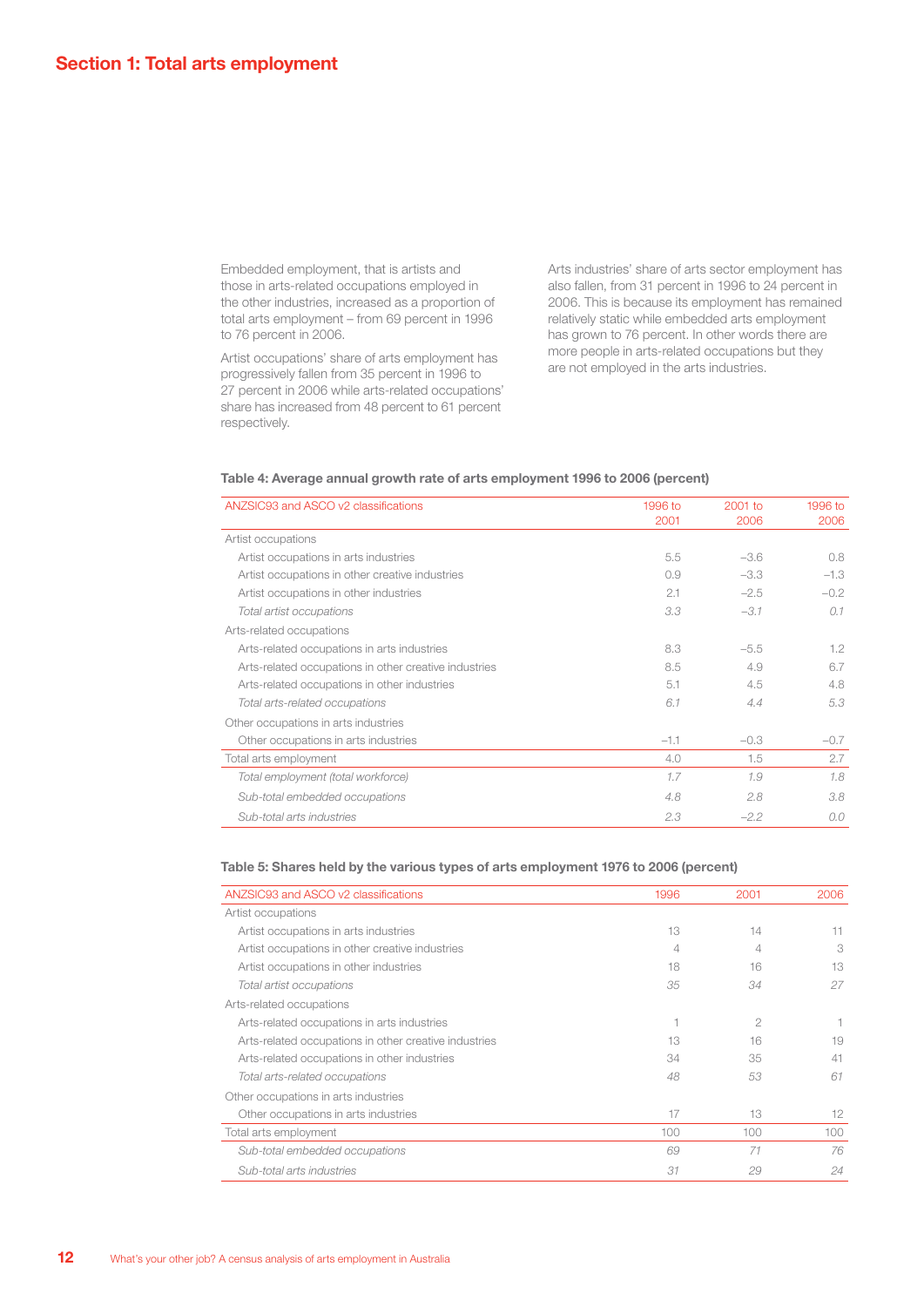#### **1.2 Arts incomes**

Consistent with the findings of previous studies, those in the arts earn less than the average Australian income of \$43,400. The mean annual income for the arts was \$37,000 in 2006. For some groups, such as those in artist occupations employed in other industries the gap is especially wide and getting wider (they earned \$30,100 in 2006). The mean annual income expressed in the following tables combine full-time and part-time employment. Later sections

explore the difference in the incomes between those in arts occupations employed full-time and part-time.

While mean annual incomes in the arts increased in real terms between 1996 and 2006, when compared to the workforce there has been a comparative decline in arts incomes. Tables 6 and 7 show the changes over time in relative mean income (defined as the mean annual income of people employed in the arts minus the mean annual income of people employed in the workforce).

#### **Table 6: Annual mean incomes (adjusted to 2006 values) 1996 to 2006**

| ANZSIC93 and ASCO v2 classifications                  | 1996   | 2001   | 2006   |
|-------------------------------------------------------|--------|--------|--------|
| Artist occupations                                    |        |        |        |
| Artist occupations in arts industries                 | 29,900 | 31,200 | 33,200 |
| Artist occupations in other creative industries       | 42,900 | 43,900 | 45,100 |
| Artist occupations in other industries                | 25,400 | 29,300 | 30,100 |
| Total artist occupations                              | 29,100 | 31,600 | 32,900 |
| Arts-related occupations                              |        |        |        |
| Arts-related occupations in arts industries           | 33,600 | 32,200 | 37,200 |
| Arts-related occupations in other creative industries | 41,000 | 43,300 | 43,900 |
| Arts-related occupations in other industries          | 29,500 | 33,700 | 35,500 |
| Total arts-related occupations                        | 32,700 | 36,500 | 38,100 |
| Other occupations in arts industries                  |        |        |        |
| Other occupations in arts industries                  | 34,300 | 38,500 | 40,300 |
| Total arts employment                                 | 31,700 | 35,100 | 37,000 |
| Total employment (total workforce)                    | 37,000 | 40,400 | 43,400 |
| Sub-total embedded occupations                        | 31,400 | 35,300 | 37,000 |
| Sub-total arts industries                             | 32,400 | 34,600 | 37,000 |

#### **Table 7: Arts mean incomes (adjusted to 2006 values) relative to total employment 1996 to 2006**

| ANZSIC93 and ASCO v2 classifications                  | 1996      | 2001      | 2006      | Change in<br>relative income<br>1996 to 2006 |
|-------------------------------------------------------|-----------|-----------|-----------|----------------------------------------------|
| Artist occupations                                    |           |           |           |                                              |
| Artist occupations in arts industries                 | $-7,100$  | $-9,200$  | $-10,200$ | $-3,100$                                     |
| Artist occupations in other creative industries       | 5,900     | 3,500     | 1,700     | -4,200                                       |
| Artist occupations in other industries                | $-11,600$ | $-11,100$ | $-13,300$ | $-1,700$                                     |
| Total artist occupations                              | $-7,900$  | $-8,800$  | $-10,500$ | $-2,600$                                     |
| Arts-related occupations                              |           |           |           |                                              |
| Arts-related occupations in arts industries           | $-3,400$  | $-8,200$  | $-6,200$  | $-2,800$                                     |
| Arts-related occupations in other creative industries | 4,000     | 2,900     | 500       | $-3,500$                                     |
| Arts-related occupations in other industries          | $-7,500$  | $-6,700$  | $-7,900$  | $-400$                                       |
| Total arts-related occupations                        | $-4,300$  | $-3,900$  | $-5,300$  | $-1,000$                                     |
| Other occupations in arts industries                  |           |           |           |                                              |
| Other occupations in arts industries                  | $-2,700$  | $-1,900$  | $-3,100$  | $-400$                                       |
| Total arts employment                                 | $-5,300$  | $-5,300$  | $-6,400$  | $-1,100$                                     |
| Sub-total embedded occupations                        | $-5,600$  | $-5,100$  | $-6,400$  | -800                                         |
| Sub-total arts industries                             | $-4,600$  | $-5,800$  | $-6,400$  | $-1,800$                                     |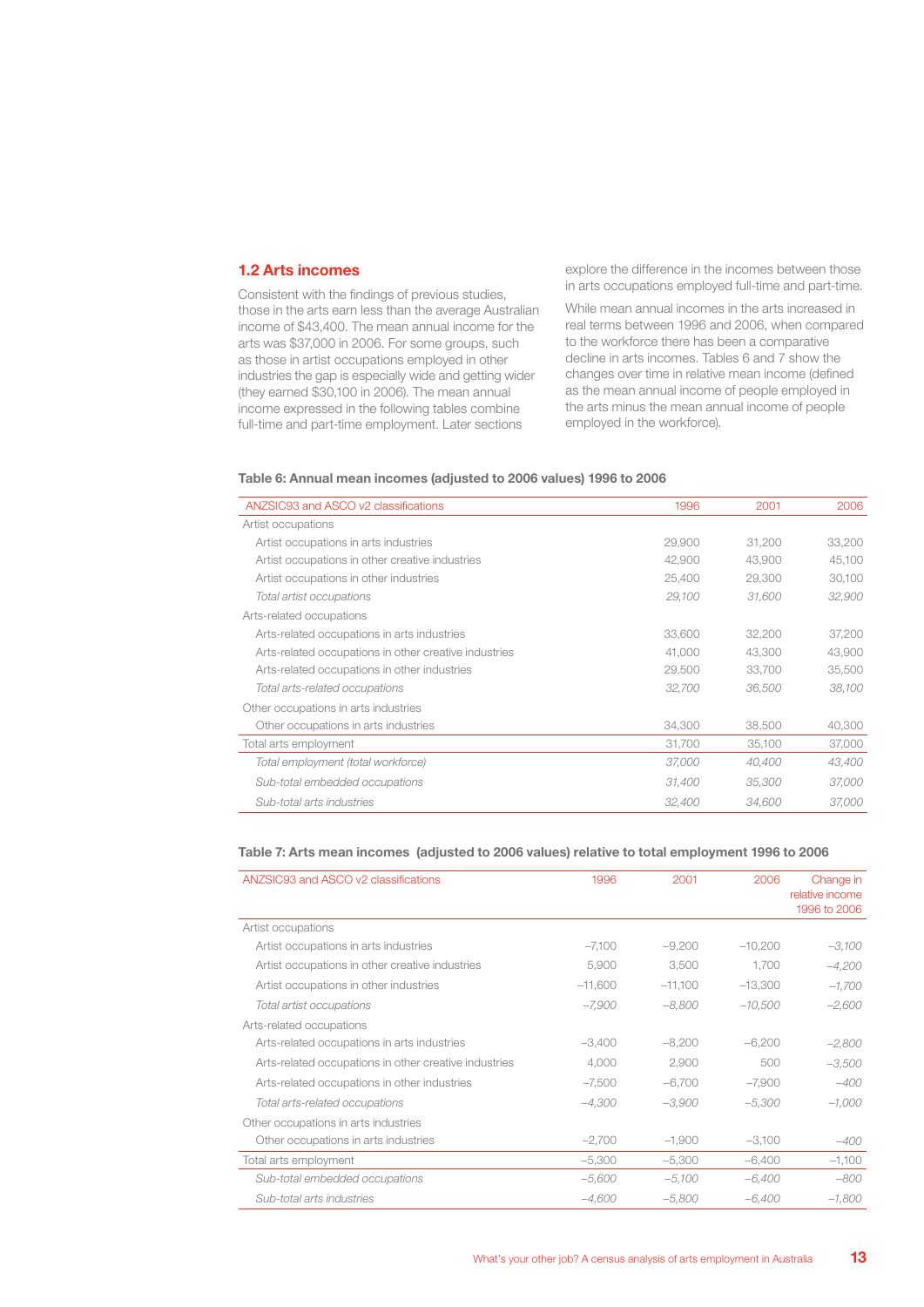Using this measure we can see the gap to the workforce has widened by \$1,100 – from a relative income of less by \$5,300 in 1996 to a relative income of less by \$6,400 in 2006. Arts and arts-related occupations employed in the arts industries fared the worst with their gap increasing by \$3,100 and \$2,800 respectively.

Those arts workers who are either employed in the general economy (i.e. embedded) or are in support occupations (i.e. employed in the arts industries in other occupations) fared much better. The embedded artists' gap 'only' increased by \$800 while support staff had a mild erosion of \$400 in their relative position.

The average annual growth in arts mean income, when adjusted with the CPI to the 2006 values. was 2.1 percent between 1996 and 2001, above the rate for total employment of 1.8 percent. This growth was not continued between 2001 and 2006 when arts saw only 0.9 percent growth against total employment's 1.4 percent.

#### **Table 8: Annual growth rate in mean incomes 1996 to 2006 after adjustment to 2006 values (percent)**

| ANZSIC93 and ASCO v2 classifications                  | 1996 to 2001 | 2001 to 2006 |
|-------------------------------------------------------|--------------|--------------|
| Artist occupations                                    |              |              |
| Artist occupations in arts industries                 | 0.9          | 1.3          |
| Artist occupations in other creative industries       | 0.5          | 0.5          |
| Artist occupations in other industries                | 2.9          | 0.5          |
| Total artist occupations                              | 1.7          | 0.8          |
| Arts-related occupations                              |              |              |
| Arts-related occupations in arts industries           | $-0.8$       | 2.9          |
| Arts-related occupations in other creative industries | 1.1          | 0.3          |
| Arts-related occupations in other industries          | 2.7          | 1.0          |
| Total arts-related occupations                        | 2.2          | 0.9          |
| Other occupations in arts industries                  |              |              |
| Other occupations in arts industries                  | 2.3          | 0.9          |
| Total arts employment                                 | 2.1          | 1.1          |
| Total employment (workforce)                          | 1.8          | 1.4          |
| Sub-total embedded occupations                        | 2.4          | 0.9          |
| Sub-total arts industries                             | 1.3          | 1.4          |

12 The term 'employed' is used inclusively and synonymously with 'work', as many in the arts are self-employed or employers, rather than employees. It also includes all those employed whether on a full-time or part-time basis.

13 Australia and New Zealand Standard Industry Classification 2006 release (ANZSIC06) and Australia and New Zealand Standard Classification of Occupations first release (ANZSCO).

14 All employment numbers quoted within summary tables are rounded to the nearest 10 people. Detailed tables within the appendices use the values supplied by the ABS without rounding and therefore the totals may differ slightly.

15 Please refer to Annexures 1 and 2 for the selection of classifications that are defined as artist occupations, arts-related occupations and arts industries.

16 http://eprints.qut.edu.au/32479/

17 The 1996 and 2001 censuses were categorised using ANZSIC93 for industry of employment and ASCO v2 for occupation. The 2006 census, on the other hand, was coded twice, once using the classification schemas ANZSIC93 and ASCO v2 and a second time using the new classification schemas ANZSIC06 and ANZSCO. There are some classification effects when comparing the time series data. There are minor differences in some occupation and industry classifications that evidence themselves in slight differences in employment numbers within detailed segments. However a more significant discrepancy arises because of the addition of two new industry classifications that are relevant to the arts (Arts Education and Other Specialised Design). Using the ANZSIC06 coding, total arts employment is 109,160 or 1.2 percent of total employment, as mentioned above. Using the ANZSIC93 coding provides the slightly different count of 100,070 or 1.1 percent of total employment. While the two new classifications do not change the number employed in arts occupations, it does increase the number employed in arts support staff – those employed in non-artist occupations who can now be counted as they work in the two new arts industries.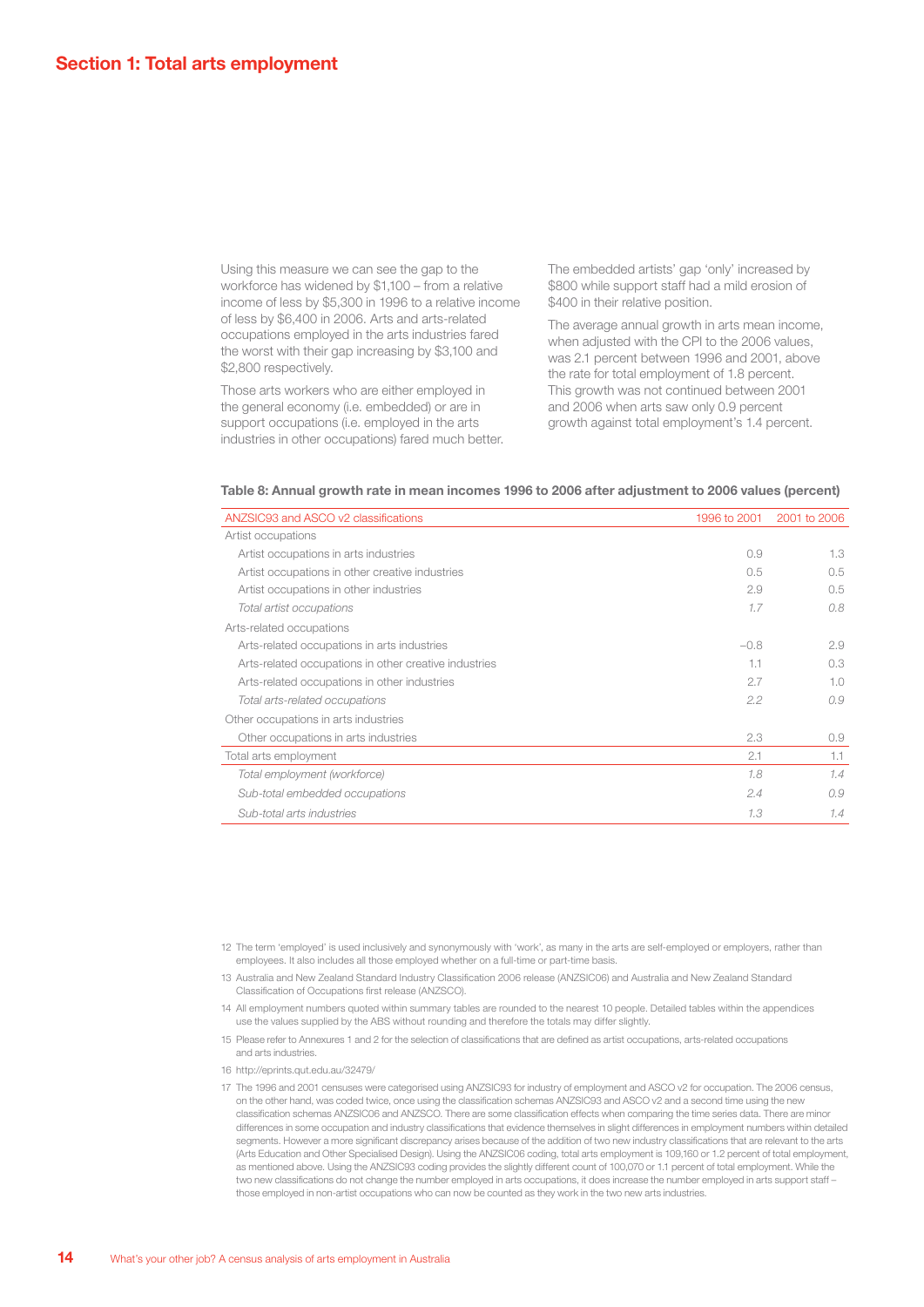## **Section 2: Arts employment key characteristics**

In order to determine the arts employment characteristics, the following series of tables use a number of datasets, each with a single primary dimension. This is different to the approach used in Section 2. The age, gender, participation basis etc. are determined within a single dimension of employment, either the industry using the ANZSIC93 classification scheme, or the occupation using the ASCO v2 release classifications.

To provide better context to understanding arts employment characteristics a comparison group has been provided that combines two occupation groups<sup>18</sup>: para-professionals and advanced clerical workers.

#### **2.1 Gender in the arts**

From Table 9 we can see that artist occupations have a slightly higher proportion of males (54 percent). This is in line with the workforce as a whole. This is not the case for arts-related occupations, which are 56 percent female. In fact there are slightly more females in three of the four segments within artist occupations, but the overall result is swayed by the larger numbers of males employed within performing arts, which is 63 percent.

Conversely, arts-related occupations are 56 per cent female primarily due to the high proportion of females (71 percent) in arts-related performing arts. Further inspection shows that this high figure is due to the occupations of dance and music teachers, both of which show a particularly high level of female employment.

Arts industries have a higher proportion of males, although only just, and again we can see that this is due to performing arts. It is likely this is because there are a high proportion of support staff (see Table 16).

It is worth noting here that the figures in the table include both full-time and part-time employment. When only full-time employment is considered, the arts show considerably higher levels of male employment. Why this is so requires further detailed investigation. It is important not to equate full-time work in the arts with full-time secure employment in a single arts job. This is because the data used to calculate full and part-time employment is based on total hours worked in all jobs, not just hours worked in the main (arts) occupation.

#### **Table 9: Percentage of people employed by gender in 2006**

| Arts categories                | Female | Male |
|--------------------------------|--------|------|
| Artist occupations             |        |      |
| Cross-artform                  | 53     | 47   |
| Literature                     | 54     | 46   |
| Performing arts                | 37     | 63   |
| Visual arts                    | 55     | 45   |
| Total artist occupations       | 46     | 54   |
| Arts-related occupations       |        |      |
| Cross-artform                  | 55     | 45   |
| Performing arts                | 71     | 29   |
| Visual arts                    | 51     | 49   |
| Total arts-related occupations | 56     | 44   |
| Total all arts occupations     | 53     | 47   |
| Arts industries                |        |      |
| Cross-artform                  | 51     | 49   |
| Performing arts                | 43     | 57   |
| Total arts industries          | 46     | 54   |
| Para-professionals et al.      | 54     | 46   |
| All employed (workforce)       | 46     | 54   |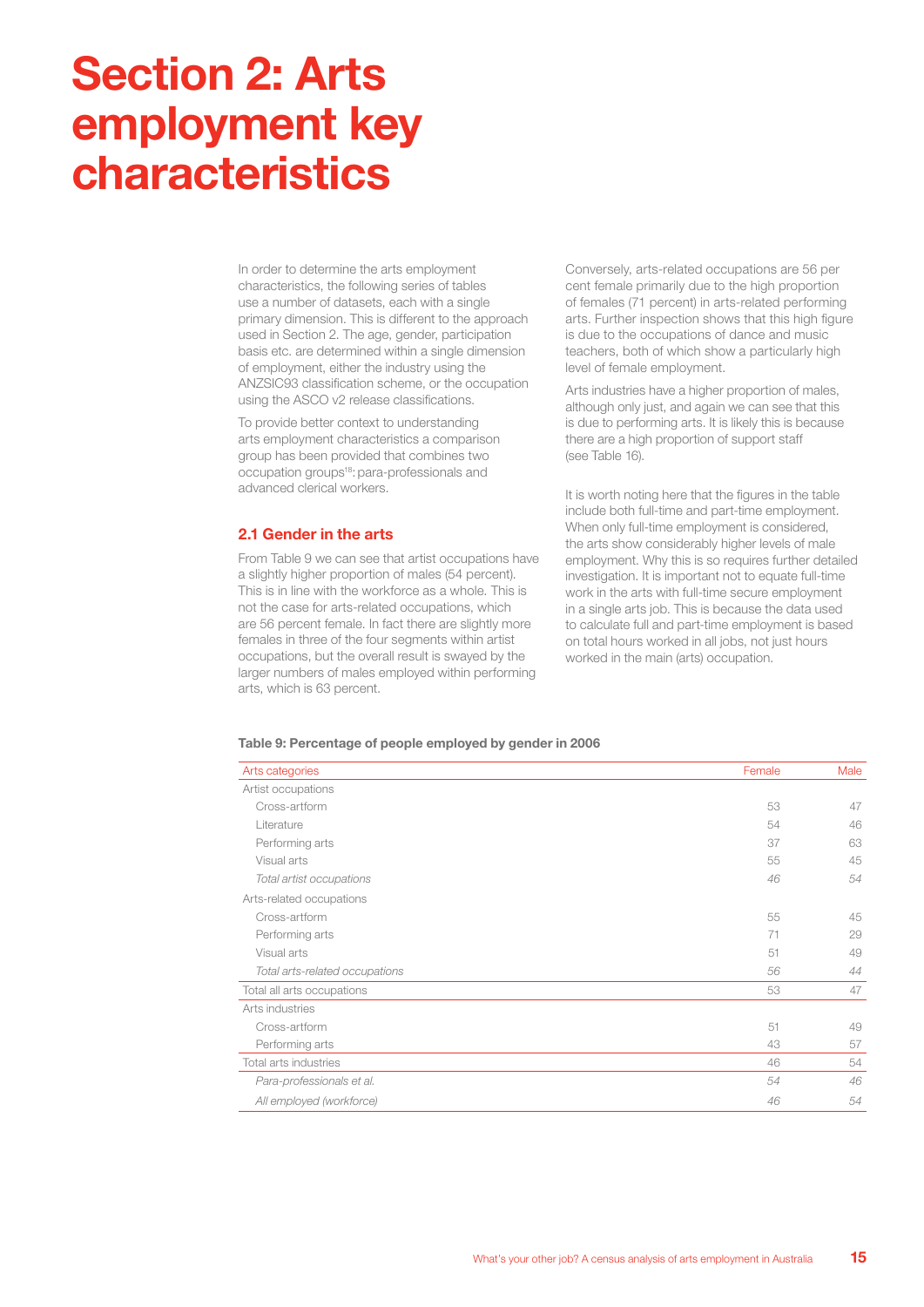

#### **Figure 2: Percentage of females and males employed in 2006**

| Arts categories                | Full-time | Part-time |
|--------------------------------|-----------|-----------|
| Artist occupations             |           |           |
| Cross-artform                  | 61        | 39        |
| Literature                     | 54        | 46        |
| Performing arts                | 35        | 65        |
| Visual arts                    | 52        | 48        |
| Total artist occupations       | 45        | 55        |
| Arts-related occupations       |           |           |
| Cross-artform                  | 72        | 28        |
| Performing arts                | 22        | 78        |
| Visual arts                    | 73        | 27        |
| Total arts-related occupations | 61        | 39        |
| Total all arts occupations     | 56        | 44        |
| Arts industries                |           |           |
| Cross-artform                  | 51        | 49        |
| Performing arts                | 53        | 47        |
| Total arts industries          | 52        | 48        |
| Para-professionals et al.      | 75        | 25        |
| All employed (workforce)       | 68        | 32        |

#### **Table 10: Percentage of employment in full-time and part-time in 2006**

#### **2.2 Status of employment in the arts**

Table 10 shows the percentage of total employment in the different arts groups that are full-time (those who worked for 35 or more hours in the week prior to the census period) or part-time (those who worked more than one hour but less than 35 hours). We can see that in the majority of cases the arts has a higher percentage of workers in part-time employment.

The occupations of cross-artform, both artist and arts-related, as well as arts-related visual arts are much closer to the workforce pattern with between 61 percent to 73 percent of their workers in full-time employment.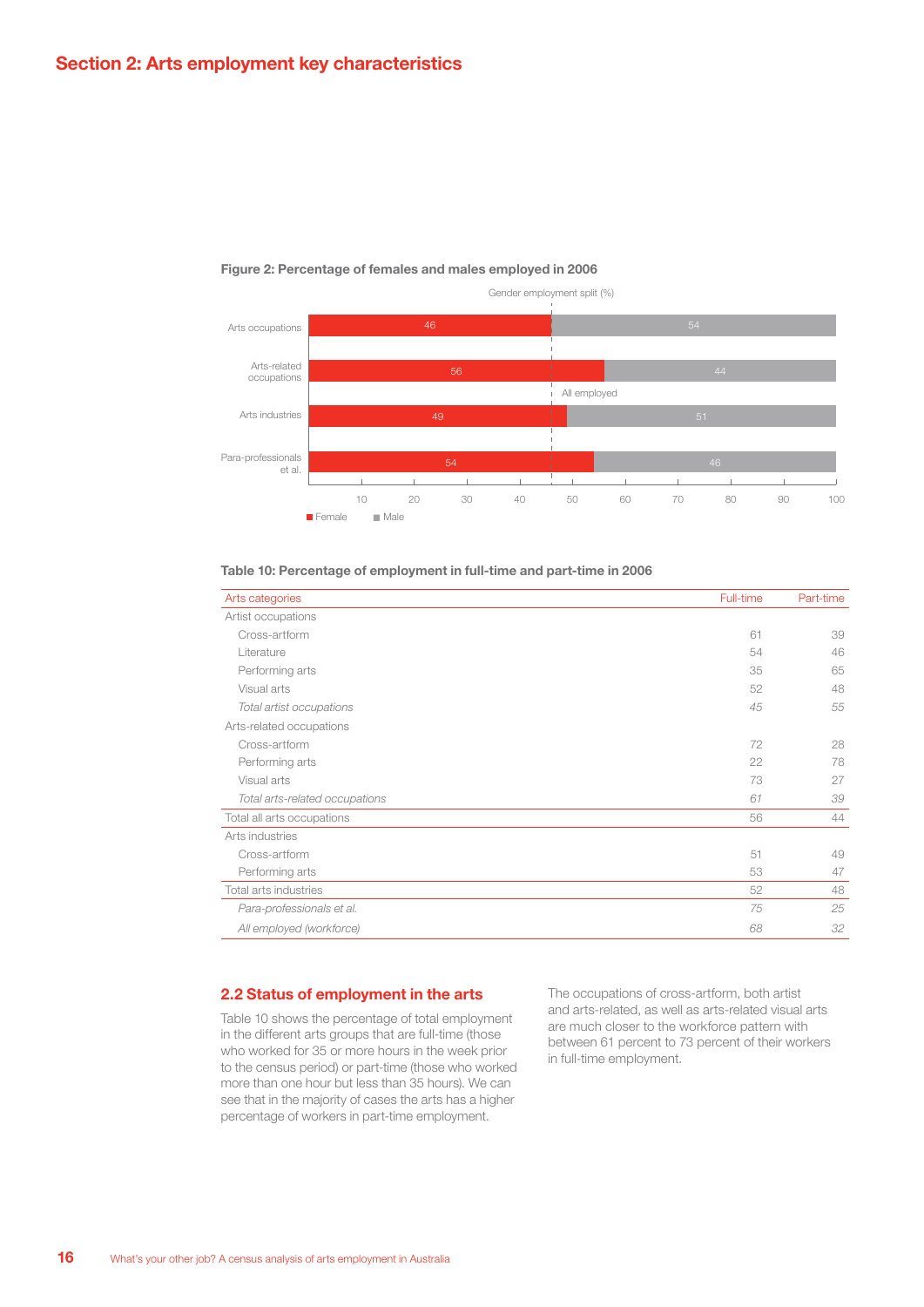

#### **Figure 3: Percentage of full-time and part-time employment (2006)**

| Arts categories                | $15-24$ years | 25-34 years | 35-44 years | 45-54 years | 55-64 years | 65+ years      |
|--------------------------------|---------------|-------------|-------------|-------------|-------------|----------------|
| Artist occupations             |               |             |             |             |             |                |
| Cross-artform                  | 8             | 23          | 26          | 24          | 15          | 4              |
| Literature                     | 3             | 13          | 26          | 26          | 20          | 12             |
| Performing arts                | 18            | 27          | 24          | 17          | 9           | 4              |
| Visual arts                    | 5             | 16          | 24          | 27          | 20          | 7              |
| Total artist occupations       | 11            | 22          | 25          | 22          | 14          | 6              |
| Arts-related occupations       |               |             |             |             |             |                |
| Cross-artform                  | 3             | 21          | 34          | 22          | 15          | 5              |
| Performing arts                | 22            | 20          | 20          | 18          | 12          |                |
| Visual arts                    | 15            | 36          | 25          | 15          | 8           |                |
| Total arts-related occupations | 16            | 32          | 24          | 16          | 9           | 3              |
| Total all arts occupations     | 15            | 29          | 24          | 18          | 11          | 4              |
| Arts industries                |               |             |             |             |             |                |
| Cross-artform                  | 6             | 17          | 26          | 24          | 19          | 8              |
| Performing arts                | 16            | 29          | 26          | 18          | 9           | 2              |
| Total arts industries          | 12            | 24          | 26          | 21          | 13          | 4              |
| Para-professionals et al.      | 10            | 23          | 27          | 24          | 13          | $\mathfrak{D}$ |
| All employed                   | 17            | 21          | 24          | 23          | 13          | $\overline{2}$ |

#### **Table 11: Percentage of people employed by age band in 2006**

#### **2.3 Arts and age groups**

While it would appear that the age profile of all arts occupations employment follow a similar age profile to the comparison group (para-professional and advanced clerical occupations), this is only because it conflates two quite different profiles:

• Artist occupations have an older profile with higher proportions of employment in the 55+ age bands – 32 percent of employment in the case of literature artist occupations. This is more than twice the proportion of para-professionals (15 percent). Within artist occupations the

visual arts (e.g. painters, ceramic artists and sculptors) also have a considerably older profile than the comparison group – with 27 percent of employment in the 55+ age bands.

• Arts-related employment is much younger – the age distribution peaks sharply at 25 to 34-year- olds due to arts-related visual arts, which contains a range of design occupations. Graphic designers and fashion designers have the highest percentage of workers in the 25 to 34-year-old group, at 42 percent and 37 percent respectively, in contrast to 23 percent in the comparison group.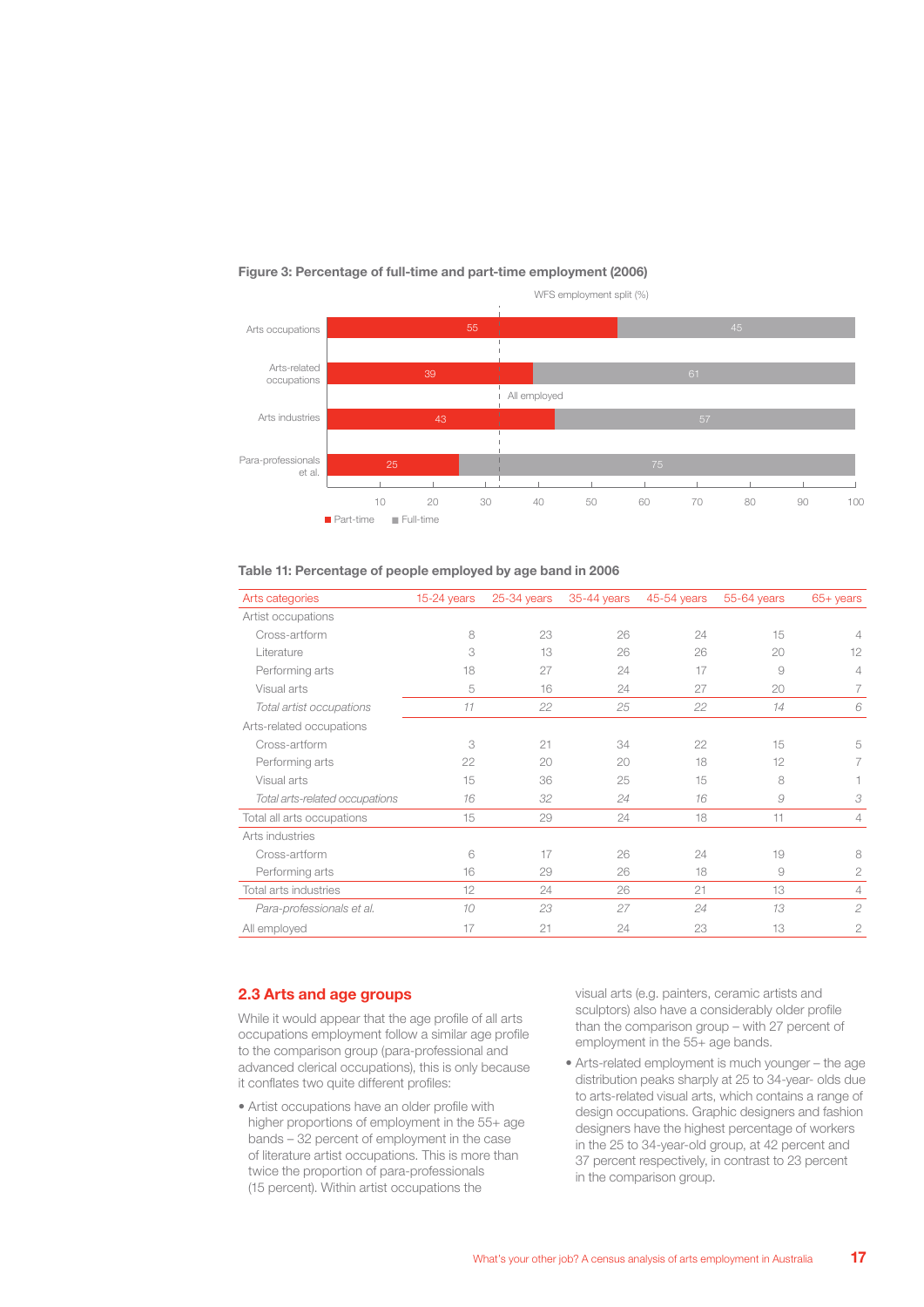Figure 5 below shows that artist occupations (and arts industries) have been getting older with higher average annual growth rates between 2001 and 2006 in the two 55+ age bands. Coupled with this

is a negative growth rate, or shrinkage in employment in the younger age bands. Arts-related occupations on the other hand show positive employment in all age bands.







#### **Figure 5: Employment average annual growth rate by age group 2001 to 2006**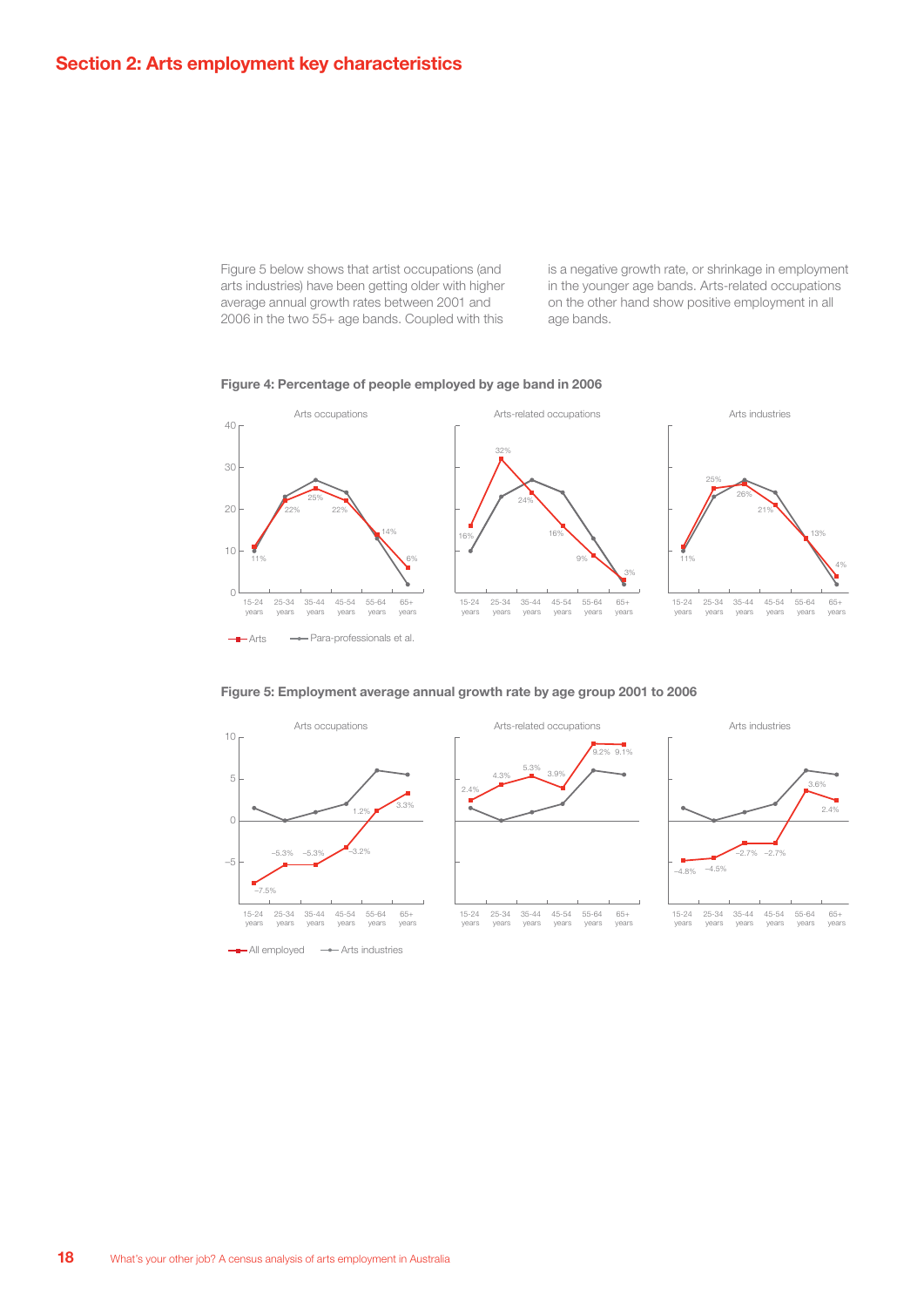#### **2.4 Arts and labour force status**

Table 12 shows that artist occupations have a much higher proportion of sole practitioners and employers (i.e. non-employees). Together these account for

39 percent. This is unlike the comparison group of para-professionals et al. where non-employees make up just 10 percent.

| Labour force status            | Employee |                | Non-employee          |
|--------------------------------|----------|----------------|-----------------------|
|                                |          | Employer       | Own account<br>worker |
| Artist occupations             |          |                |                       |
| Full-time                      | 53       | 5              | 42                    |
| Part-time                      | 46       | 3              | 51                    |
| Total artist occupations       | 49       | $\overline{4}$ | 47                    |
| Arts-related occupations       |          |                |                       |
| Full-time                      | 78       | 4              | 18                    |
| Part-time                      | 49       | 3              | 48                    |
| Total arts-related occupations | 67       | $\overline{4}$ | 30                    |
| Total all arts occupations     | 61       | $\overline{4}$ | 35                    |
| Arts industries                |          |                |                       |
| Full-time                      | 62       | 4              | 34                    |
| Part-time                      | 47       | 3              | 50                    |
| Total arts industries          | 55       | 3              | 41                    |
| Para-professionals et al.      |          |                |                       |
| Full-time                      | 91       | 4              | $\overline{4}$        |
| Part-time                      | 85       | 4              | 11                    |
| Total comparison group         | 90       | $\overline{4}$ | 6                     |
| All employed (workforce)       |          |                |                       |
| Full-time                      | 91       | 3              | 6                     |
| Part-time                      | 89       | 2              | 9                     |
| Total all employed (workforce) | 90       | 3              | 7                     |

#### **Table 12: Labour force status shares for arts occupations and industries in 2006 (percent)**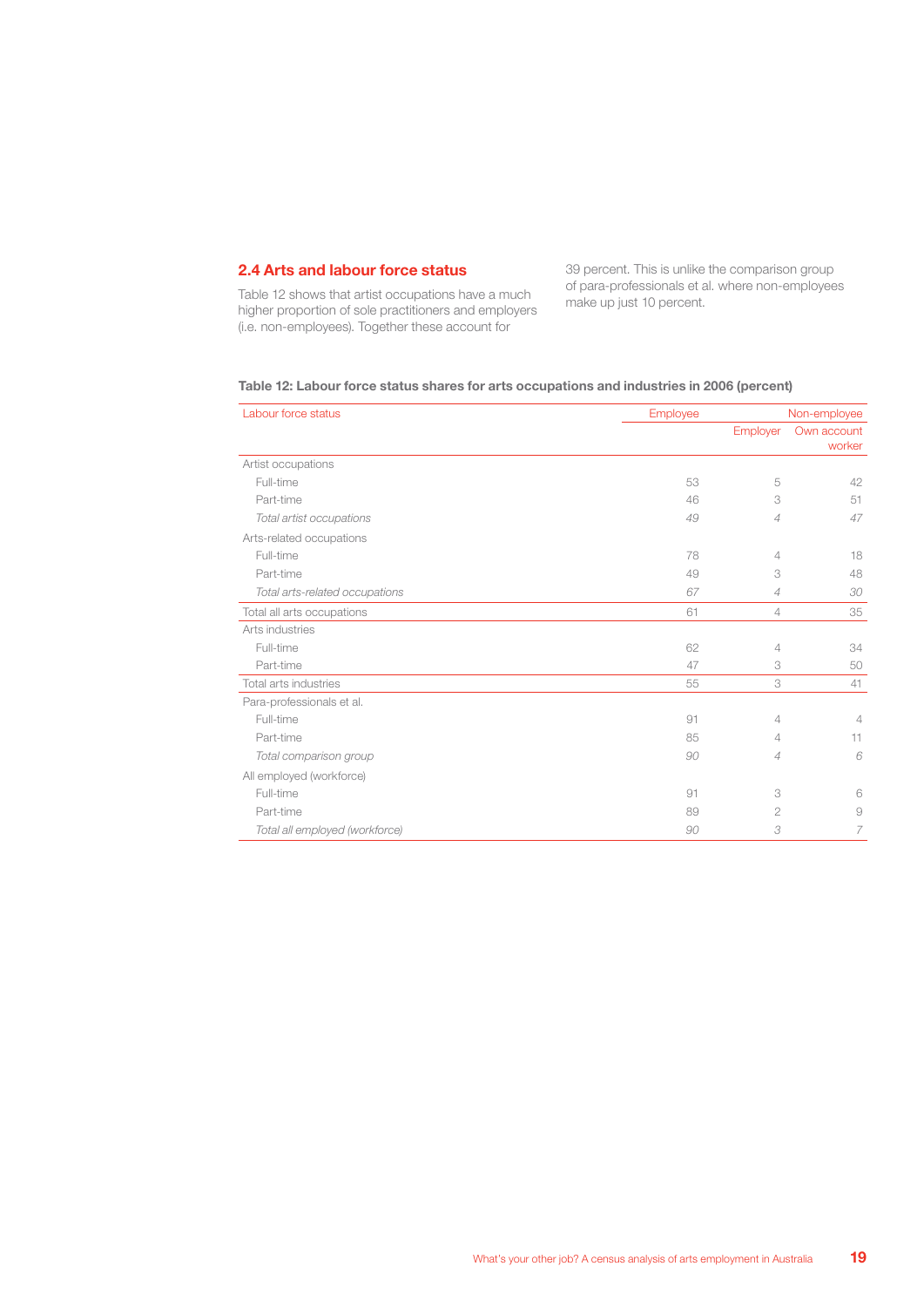When the two categories of employer and own account work are combined into a new category of non-employees, visual arts occupations and cross-artform industries have the highest percentage of workers in the non-employee category. The arts-related occupation segment of visual arts (designers) and arts industries literature have the highest rate of people working as employees.

Figure 6 shows the summary of the arts employment for the two categories of non-employees and employees.

The employee share of arts employment has increased approximately 20 percent for all categories between 2001 and 2006. This is generally in line with the trend in the para-professionals comparison group.



#### **Figure 6: Percentage of people employed by labour force status in 2006**

18 Occupation groups are the top (or single-digit) level of the occupation classification hierarchy.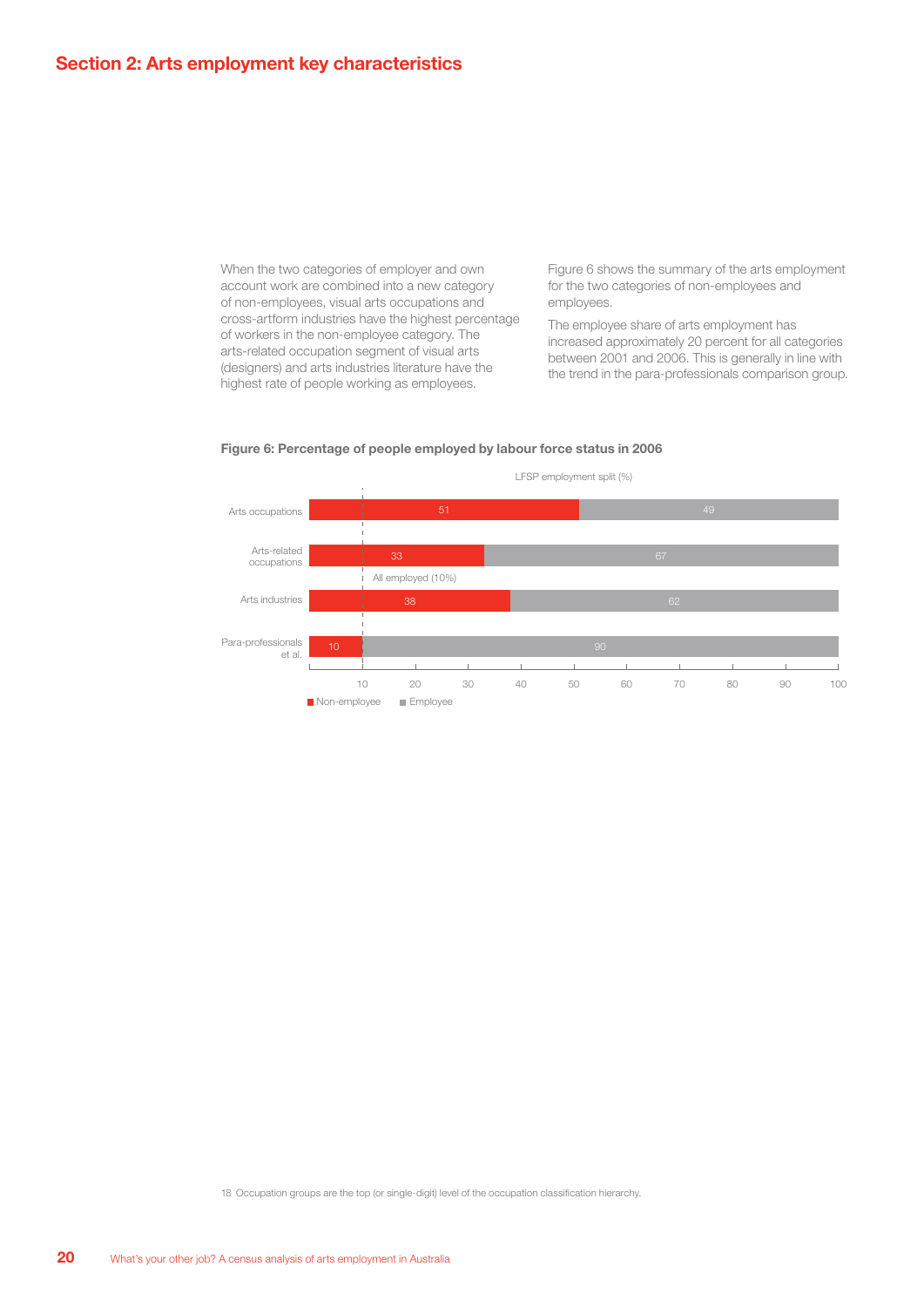## What's your other job?

### Annexures to the analysis

August 2010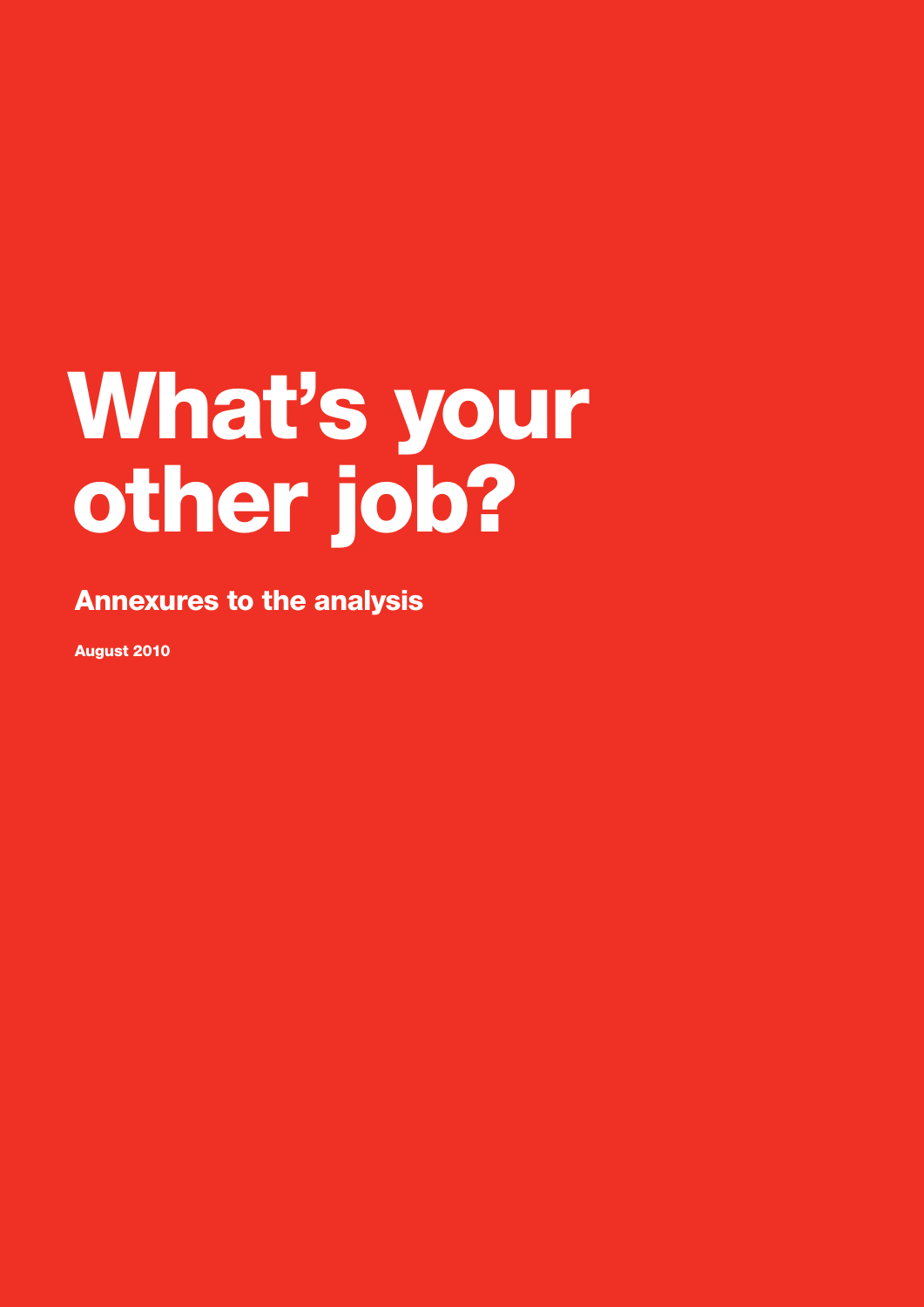## **Section 3: Detailed tables of arts employment definitions**

The following series of tables are produced from the two-dimensional census matrix containing the number of people employed within each occupation within each industry. Census confidentiality constraints require that there are no cells within an

analysis matrix that have values below 10 persons. To achieve this we round the values in all cells to the nearest 10 persons – as a result the totals of the rows and columns may vary slightly from other summary tables, even those derived from the same datasets.

#### **Table 13: Proportion of employment made up by employees 2001 to 2006 (percent)**

| Arts categories            | 2001 | 2006 | Change |
|----------------------------|------|------|--------|
| Artist occupations         | 43   | 49   | 16     |
| Arts-related occupations   | 56   | 67   | 19     |
| Total all arts occupations | 51   | 61   |        |
| Arts industries            | 44   | 62   | 41     |
| Para-professionals et al.  | 77   | 90   | 16     |
| All employed (workforce)   | 83   | 90   | 9      |

#### Sub-segment ASCO v2 occupation classification Category of industry of employment 1996 2001 2006 Cross-artform 253000 Artists and Related Professionals Nfd Arts Industries 1,000 1,250 1,110 Bal. of Creative Industries 1,370 980 990 Other Industries 1,320 1,790 1,690 Cross-performing arts 253879 Actors, Dancers and Related Professionals Nec Arts Industries 580 720 460 Bal. of Creative Industries 70 160 100 Other Industries 880 1,740 1,910 253800 Actors, Dancers and Related Professionals Arts Industries 0 30 30 30 Bal. of Creative Industries 10 10 10 10 Other Industries 20 50 20 Dance 253813 Dancer or Choreographer Arts Industries 400 280 410 Bal. of Creative Industries 10 10 0 Other Industries 690 1.050 780 Literature 253511 Author Arts Industries 1,110 1,410 1,160 Bal. of Creative Industries  $530$  840 630 Other Industries **720** 960 800 253500 Authors and Related Professionals Arts Industries 10 10 30 Bal. of Creative Industries 10 40 70 Other Industries 0 30 60 Music 253779 Musicians and Related Professionals Nec Arts Industries 0 20 0 Bal. of Creative Industries 20 0 10 Other Industries 30 30 50 30 253717 Composer Arts Industries 170 240 190 Bal. of Creative Industries 50 20 40 Other Industries 30 50 60 253715 Instrumental Musician Arts Industries 2,900 4,430 3,340 Bal. of Creative Industries 180 60 70 Other Industries 2,500 2,150 2,500 253713 Singer Arts Industries 780 950 650 Bal. of Creative Industries 10 10 10 10 Other Industries **440** 350 360 253700 Musicians and Related Professionals Arts Industries 120 180 180 Bal. of Creative Industries 0 0 0 0 0 Other Industries 70 80 100 Theatre 253811 Actor Arts Industries 740 590 580 Bal. of Creative Industries 350 440 230 Other Industries 360 380 380

#### **Table 14: Employment in artist occupations (ASCO v2) by category of industry 1996 to 2006**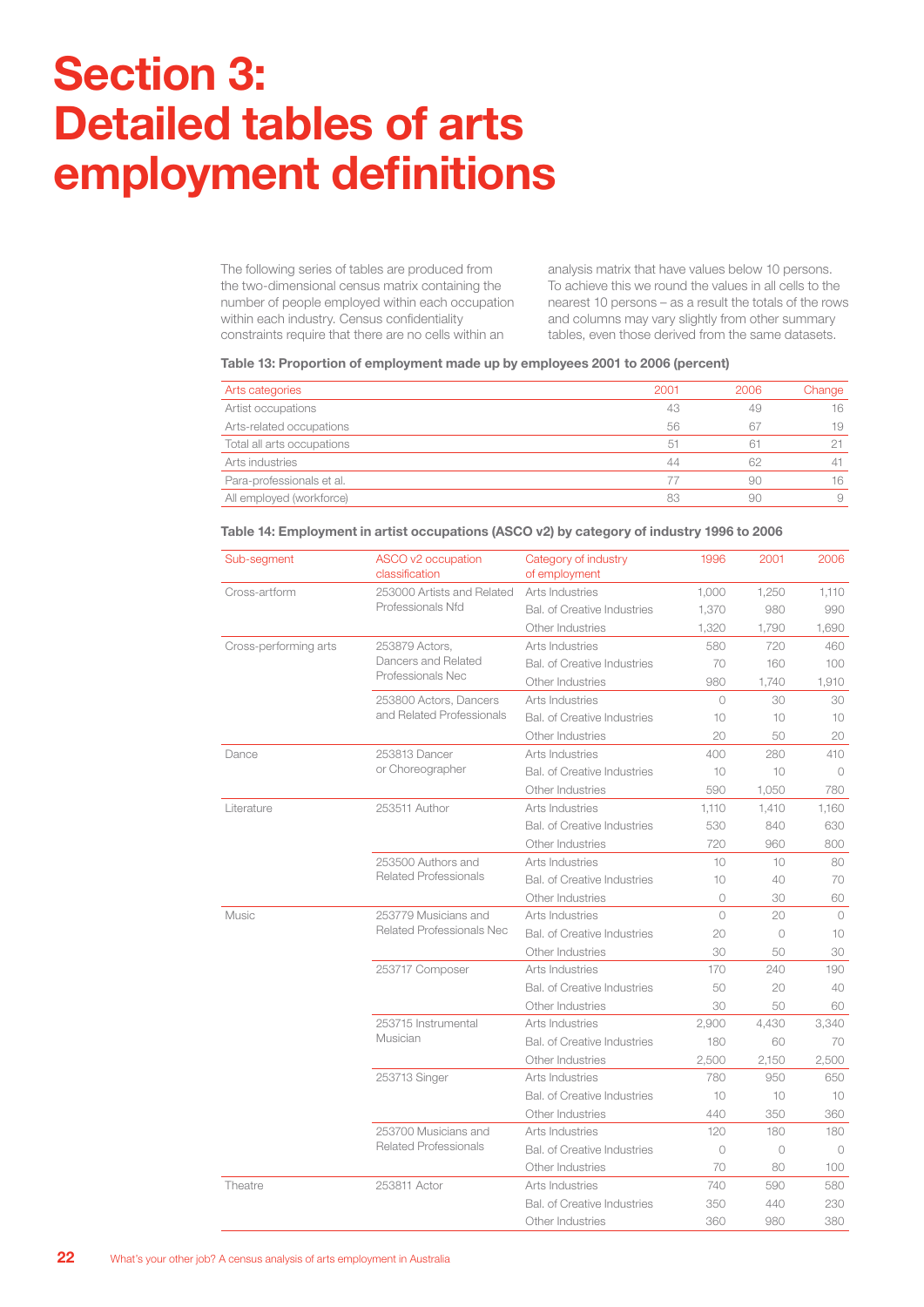| Sub-segment                                           | ASCO v2 occupation<br>classification | Category of industry<br>of employment | 1996       | 2001   | 2006   |
|-------------------------------------------------------|--------------------------------------|---------------------------------------|------------|--------|--------|
| Visual arts                                           | 253179 Visual Arts and               | Arts Industries                       | 240        | 410    | 410    |
|                                                       | Crafts Professionals Nec             | Bal. of Creative Industries           | 420        | 610    | 510    |
|                                                       |                                      | Other Industries                      | 3,540      | 3,330  | 2,960  |
| 253115 Potter or<br>Ceramic Artist<br>253113 Sculptor |                                      | Arts Industries                       | 90         | 120    | 110    |
|                                                       |                                      | Bal. of Creative Industries           | 20         | 10     | 10     |
|                                                       |                                      | Other Industries                      | 2,080      | 1.260  | 530    |
|                                                       | Arts Industries                      | 280                                   | 370        | 330    |        |
|                                                       |                                      | Bal. of Creative Industries           | 10         | 20     | 20     |
|                                                       |                                      | Other Industries                      | 190        | 280    | 300    |
|                                                       | 253111 Painter                       | Arts Industries                       | 1,350      | 1,760  | 1,520  |
|                                                       | (Visual Arts)                        | Bal. of Creative Industries           | 130        | 90     | 90     |
|                                                       |                                      | Other Industries                      | 900        | 960    | 850    |
|                                                       | 253100 Visual Arts and               | Arts Industries                       | 140        | 190    | 220    |
|                                                       | Crafts Professionals                 | <b>Bal.</b> of Creative Industries    | $\bigcirc$ | 30     | 30     |
|                                                       |                                      | Other Industries                      | 40         | 190    | 150    |
| Total                                                 |                                      |                                       | 26,880     | 31,610 | 27,040 |
|                                                       |                                      |                                       |            |        |        |

#### **Table 15: Employment in arts-related occupations (ASCO v2) by category of industry 1996 to 2006**

| Sub-segment   | ASCO v2 occupation<br>classification | Category of industry<br>of employment | 1996       | 2001   | 2006      |
|---------------|--------------------------------------|---------------------------------------|------------|--------|-----------|
| Cross-artform | 129613 Artistic Director             | Arts Industries                       | 110        | 100    | 90        |
|               |                                      | Bal, of Creative Industries           | 60         | 10     | 10        |
|               |                                      | Other Industries                      | 110        | 90     | 100       |
| Design        | 253319 Illustrator                   | Arts Industries                       | 270        | 260    | 270       |
|               |                                      | <b>Bal.</b> of Creative Industries    | 740        | 710    | 740       |
|               |                                      | Other Industries                      | 300        | 470    | 450       |
|               | 253317 Interior Designer             | Arts Industries                       | $\bigcirc$ | 10     | 10        |
|               |                                      | Bal, of Creative Industries           | 510        | 720    | 1,290     |
|               |                                      | Other Industries                      | 2,420      | 2,990  | 4,600     |
|               | 253313 Graphic Designer              | Arts Industries                       | 160        | 380    | 300       |
|               | 253311 Fashion Designer              | Bal, of Creative Industries           | 7.780      | 12,500 | 15,570    |
|               |                                      | Other Industries                      | 5,160      | 8,260  | 11,540    |
|               |                                      | Arts Industries                       | 50         | 80     | 50        |
|               |                                      | Bal, of Creative Industries           | 80         | 50     | 170       |
|               |                                      | Other Industries                      | 2,570      | 2,410  | 3,230     |
|               | 253300 Designers                     | Arts Industries                       | 80         | 60     | 40        |
|               | and Illustrators                     | Bal. of Creative Industries           | 530        | 660    | 870       |
|               |                                      | Other Industries                      | 1.480      | 2,330  | 2,870     |
| Music         | 499917 Piano Tuner                   | Arts Industries                       | $\bigcirc$ | 10     | $\bigcap$ |
|               |                                      | Other Industries                      | 390        | 350    | 330       |
|               | 253711 Music Director                | Arts Industries                       | 80         | 80     | 80        |
|               |                                      | Bal, of Creative Industries           | 40         | 40     | 20        |
|               |                                      | Other Industries                      | 190        | 310    | 280       |
|               | 249113 Music Teacher                 | Arts Industries                       | 100        | 300    | 80        |
|               | (private)                            | Bal, of Creative Industries           | 20         | 20     | 10        |
|               |                                      | Other Industries                      | 7,000      | 8,080  | 9,190     |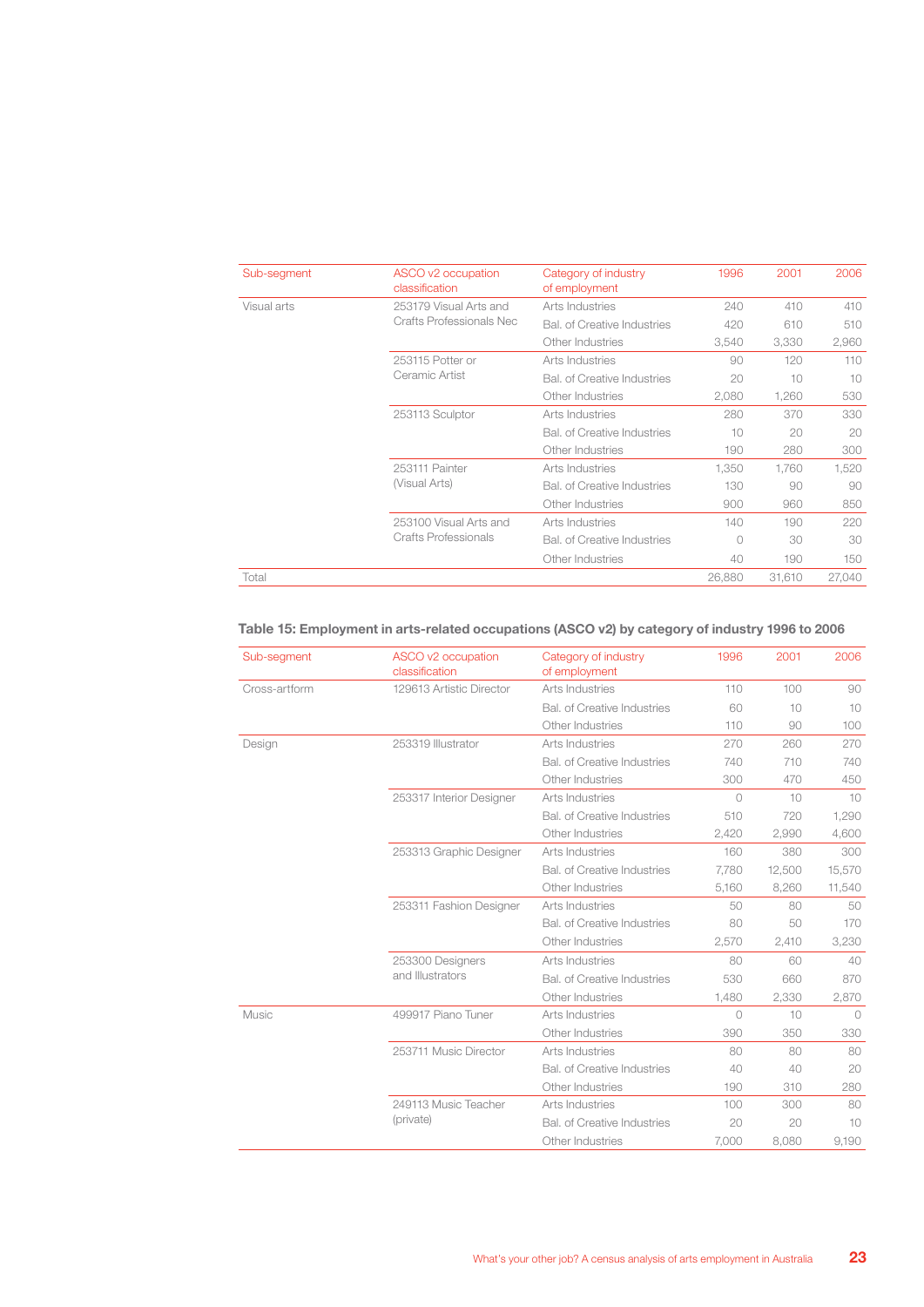| Sub-segment                    | ASCO v2 occupation<br>classification | Category of industry<br>of employment | 1996   | 2001   | 2006   |
|--------------------------------|--------------------------------------|---------------------------------------|--------|--------|--------|
| Theatre                        | 249117 Drama Teacher                 | Arts Industries                       | 40     | 40     | 30     |
|                                | (private)                            | <b>Bal.</b> of Creative Industries    | 20     | 0      | 10     |
|                                |                                      | Other Industries                      | 340    | 470    | 460    |
|                                | 249115 Dance Teacher                 | Arts Industries                       | 50     | 70     | 80     |
|                                | (private)                            | <b>Bal.</b> of Creative Industries    | 10     | 0      | 10     |
|                                |                                      | Other Industries                      | 2,730  | 3,450  | 4,320  |
| Visual arts                    | 492911 Picture Framer                | Arts Industries                       | 0      | 20     | 10     |
|                                |                                      | <b>Bal.</b> of Creative Industries    | 20     | 30     | 50     |
|                                |                                      | Other Industries                      | 2,190  | 2,420  | 2,220  |
|                                | 249111 Art Teacher                   | Arts Industries                       | 60     | 70     | 50     |
|                                | (private)                            | <b>Bal.</b> of Creative Industries    | 30     | 20     | 40     |
|                                |                                      | Other Industries                      | 780    | 1.260  | 1,420  |
| Total Arts-related occupations |                                      |                                       | 36,460 | 49.120 | 60.890 |

#### **Table 16: Employment in arts industries (ANZSIC93) by category of occupation 1996 to 2006**

| Segment                           | ANZSIC93 industry<br>classification | Occupation category<br>of employment | 1996   | 2001   | 2006   |
|-----------------------------------|-------------------------------------|--------------------------------------|--------|--------|--------|
| Cross-artform                     | 9240 Arts, undefined                | Artist occupations                   | 500    | 320    | 140    |
|                                   |                                     | Arts-related occupations             | 10     | 40     | 10     |
|                                   |                                     | Other occupations (support)          | 740    | 520    | 280    |
|                                   | 9242 Creative Arts                  | Artist occupations                   | 4.160  | 5,670  | 5,470  |
|                                   |                                     | Arts-related occupations             | 510    | 710    | 590    |
|                                   |                                     | Other occupations (support)          | 2,520  | 2,950  | 3,270  |
| Music                             | 9251 Sound                          | Artist occupations                   | 100    | 100    | 40     |
|                                   | <b>Recording Studios</b>            | Arts-related occupations             | 10     | 20     | 10     |
|                                   |                                     | Other occupations (support)          | 960    | 780    | 600    |
| Performing Arts                   | 9241 Music and                      | Artist occupations                   | 4,590  | 6,600  | 4,820  |
|                                   | <b>Theatre Productions</b>          | Arts-related occupations             | 300    | 520    | 340    |
|                                   |                                     | Other occupations (support)          | 3,180  | 3,610  | 3,460  |
|                                   | 9250 Services to                    | Artist occupations                   |        | 50     |        |
|                                   | the Arts, undefined                 | Arts-related occupations             |        | 20     |        |
|                                   |                                     | Other occupations (support)          | 80     | 140    | 70     |
|                                   | 9252 Performing                     | Artist occupations                   | 390    | 90     | 160    |
|                                   | Arts Venues                         | Arts-related occupations             | 80     | 30     | 70     |
|                                   | Other occupations (support)         | 3,770                                | 1,550  | 2,270  |        |
|                                   | 9259 Services to                    | Artist occupations                   | 170    | 140    | 130    |
|                                   | the Arts n.e.c. (not                | Arts-related occupations             | 70     | 140    | 70     |
|                                   | elsewhere classifiable)             | Other occupations (support)          | 1.720  | 2,730  | 2,140  |
| Total employed in Arts Industries |                                     |                                      | 23,870 | 26,700 | 23,950 |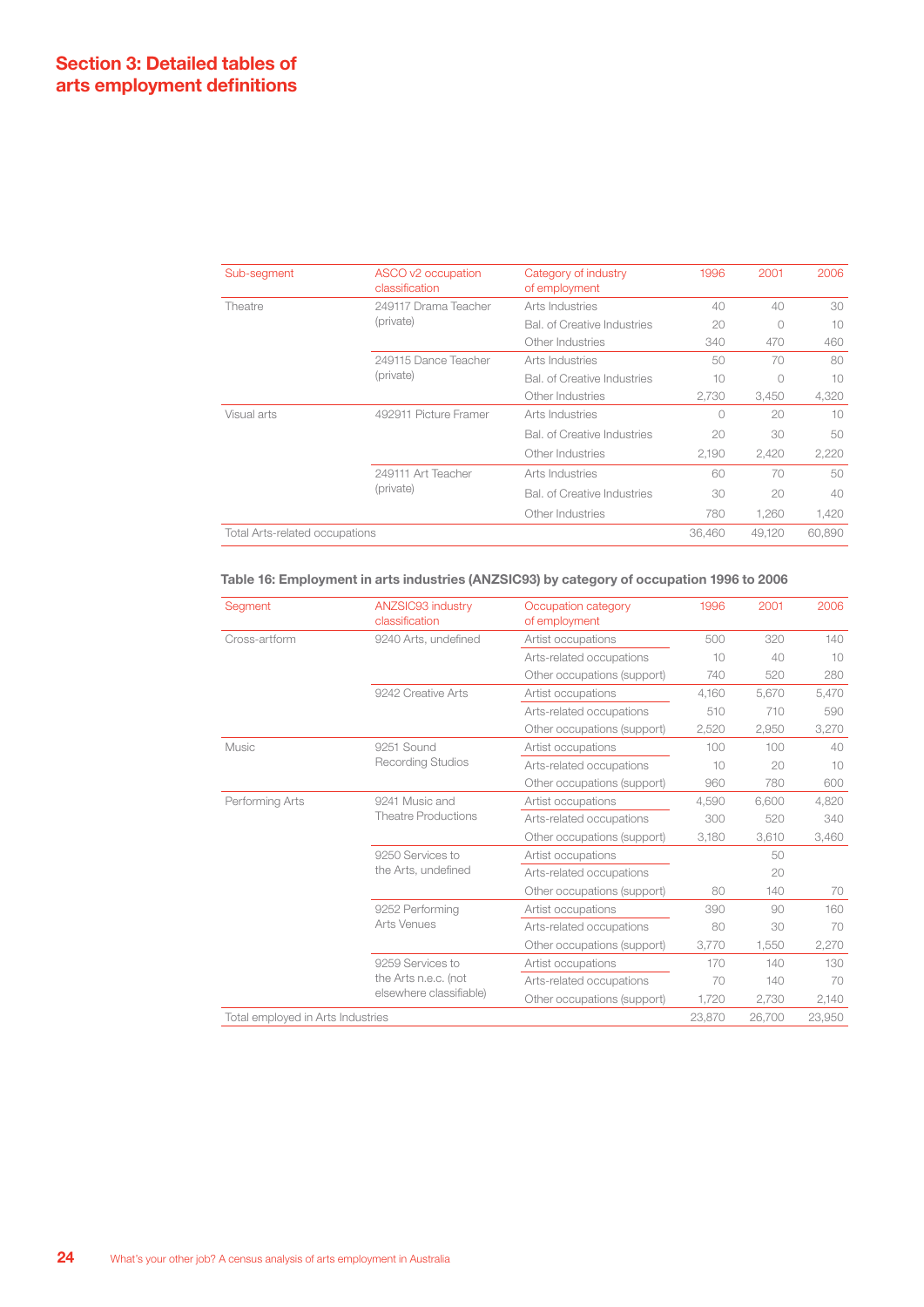The following table shows the differences between the Australia Council's definition of the arts industries and the selection of industries established by CCI as being within the creative industries<sup>19</sup>.

#### **Table 17: Classifications within other creative industries**

| Definition                                   | Industry Classification (ANZSIC06) (persons employed 2006)                       | <b>Employed</b> |
|----------------------------------------------|----------------------------------------------------------------------------------|-----------------|
| Arts and creative industries                 | 5520 Sound Recording and Music Publishing                                        | 37              |
|                                              | 5521 Music Publishing                                                            | 235             |
|                                              | 5522 Music and Other Sound Recording Activities                                  | 808             |
|                                              | 9000 Creative and Performing Arts Activities                                     | 1,133           |
|                                              | 9001 Performing Arts Operation                                                   | 4,334           |
|                                              | 9002 Creative Artists, Musicians, Writers and Performers                         | 14,473          |
|                                              | 9003 Performing Arts Venue Operation                                             | 2,682           |
|                                              | 6924 Other Specialised Design Services                                           | 18,637          |
| Arts industry but not<br>a creative industry | 8212 Arts Education                                                              | 15,693          |
| Other creative industries                    | 8910 Museum Operation                                                            | 6,416           |
| (not arts industries)                        | 2591 Jewellery and Silverware Manufacturing                                      | 4,277           |
|                                              | 5400 Publishing (except Internet and Music Publishing)                           | 1,822           |
|                                              | 5410 Newspaper, Periodical, Book and Directory Publishing                        | 103             |
|                                              | 5411 Newspaper Publishing                                                        | 26,580          |
|                                              | 5412 Magazine and Other Periodical Publishing                                    | 8,568           |
|                                              | 5413 Book Publishing                                                             | 6,378           |
|                                              | 5414 Directory and Mailing List Publishing                                       | 3,584           |
|                                              | 5419 Other Publishing (except Software, Music and Internet)                      | 275             |
|                                              | 5420 Software Publishing                                                         | 390             |
|                                              | 5500 Motion Picture and Sound Recording Activities                               | 133             |
|                                              | 5510 Motion Picture and Video Activities                                         | 320             |
|                                              | 5511 Motion Picture and Video Production                                         | 7.350           |
|                                              | 5514 Post-Production Services and Other Motion Picture and Video Activities      | 896             |
|                                              | 5610 Radio Broadcasting                                                          | 5,228           |
|                                              | 5620 Television Broadcasting                                                     | 187             |
|                                              | 5621 Free-to-Air Television Broadcasting                                         | 12,639          |
|                                              | 5622 Cable and Other Subscription Broadcasting                                   | 2,922           |
|                                              | 5700 Internet Publishing and Broadcasting                                        | 1,156           |
|                                              | 5900 Internet Service Providers, Web Search Portals and Data Processing Services | 113             |
|                                              | 5910 Internet Service Providers and Web Search Portals                           | 6,778           |
|                                              | 5920 Data Processing, Web Hosting and Electronic Information Storage Services    | 60              |
|                                              | 5921 Data Processing and Web Hosting Services                                    | 1,565           |
|                                              | 6010 Libraries and Archives                                                      | 7,000           |
|                                              | 6921 Architectural Services                                                      | 30,085          |
|                                              | 6940 Advertising Services                                                        | 27,642          |
|                                              | 6991 Professional Photographic Services                                          | 7,104           |
|                                              | 7000 Computer System Design and Related Services                                 | 106,029         |

19 Higgs, P., Cunningham, S. (2007) *Australia's Creative Economy: Definitions of the Segments and Sectors*, ARC Centre of Excellence in Creative Industries and Innovation, Brisbane, http://eprints.qut.edu.au/archive/00002410/ last accessed 21/08/2007.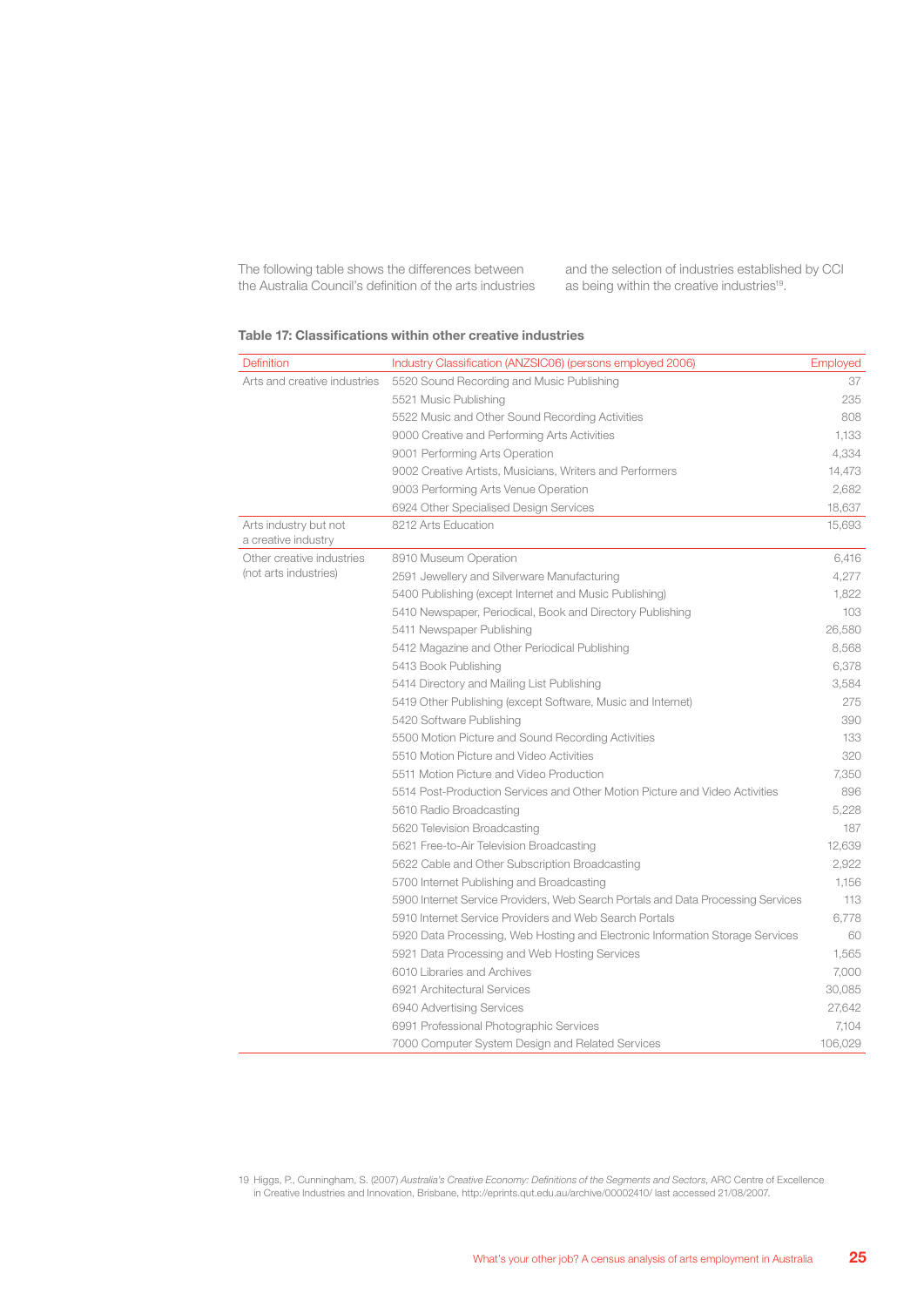## **Section 4: Detailed tables of median incomes for arts occupations**

Table 18 shows that the median annual income<sup>20</sup> of those employed full time in the arts was \$42,276 in 2006, some \$3,540 below the workforce median (\$45,812). More specifically artist occupations have lower median incomes (\$33,280), while arts-related occupations fared better with a median some

\$10,000 higher at \$43,368. This is only \$2,444 below the total workforce median. The segment with the highest median income in the arts was those employed in other occupations within arts industries – their median income (\$44,356) was only \$1,456 below the workforce's.

#### **Table 18: Median incomes of selected arts categories in 2006**

| Arts categories condensed            | Median income (full-time) | Relative median income |
|--------------------------------------|---------------------------|------------------------|
| Total artist occupations             | 33.280                    | $-12,532$              |
| Total arts-related occupations       | 43.368                    | $-2.444$               |
| Other occupations in arts industries | 44.356                    | $-1.456$               |
| Total arts employment                | 42.276                    | $-3.536$               |
| All employed (workforce)             | 45.812                    |                        |

| Segment               | Occupation                                    | Median income |           | Relative income<br>(total employed) |           |
|-----------------------|-----------------------------------------------|---------------|-----------|-------------------------------------|-----------|
|                       |                                               | Full-time     | Part-time | Full-time                           | Part-time |
| Cross-artform         | Artists and Related Professionals Nfd         | 41,800        | 20,600    | $-4,000$                            | 200       |
| Dance                 | Dancer or Choreographer                       | 35,800        | 24,000    | $-10,000$                           | 3,600     |
| Literature            | Authors and Related Professionals             | 47.600        | 27,000    | 1.800                               | 6,600     |
|                       | Author                                        | 44,200        | 29,300    | $-1,600$                            | 8,900     |
| Music                 | Musicians and Related Professionals           | 35,700        | 23,100    | $-10,100$                           | 2,700     |
|                       | Singer                                        | 42,000        | 23,200    | $-3,800$                            | 2,800     |
|                       | Instrumental Musician                         | 39,400        | 22,700    | $-6,400$                            | 2,300     |
|                       | Composer                                      | 43,300        | 33,600    | $-2,500$                            | 13,200    |
| Theatre               | Actor                                         | 36,900        | 24,200    | $-8,900$                            | 3,800     |
| <b>Visual Arts</b>    | Visual Arts and Crafts Professionals          | 22,300        | 17,500    | $-23,500$                           | $-2,900$  |
|                       | Painter (Visual Arts)                         | 26,000        | 16,400    | $-19,800$                           | $-4,000$  |
|                       | Sculptor                                      | 27,600        | 19,100    | $-18,200$                           | $-1,300$  |
|                       | Potter or Ceramic Artist                      | 21,200        | 12,200    | $-24,600$                           | $-8,200$  |
|                       | Visual Arts and Crafts Professionals Nec      | 31,200        | 15,100    | $-14,600$                           | $-5,300$  |
| Cross-performing arts | Actors, Dancers and Related Professionals Nec | 36,800        | 20,200    | $-9,000$                            | $-200$    |

#### **Table 19: Median annual incomes of artist occupations (ASCO) – full-time and part-time (2006)**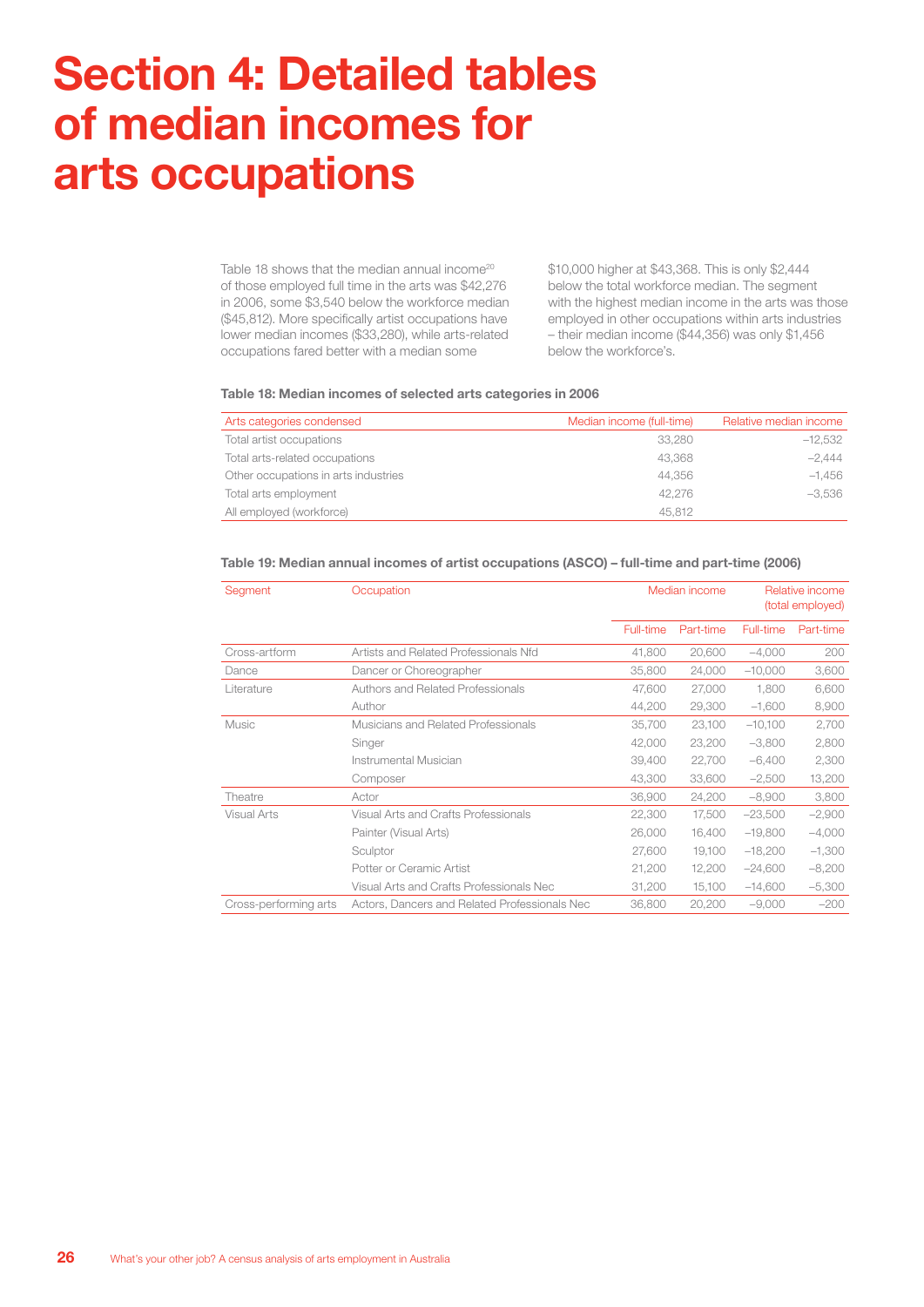#### **Table 20: Median annual incomes of arts-related occupations (ASCO) – full-time and part-time (2006)**

| Segment            | Occupation                 |           | Median income |           | Relative income<br>(total employed) |  |  |
|--------------------|----------------------------|-----------|---------------|-----------|-------------------------------------|--|--|
|                    |                            | Full-time | Part-time     | Full-time | Part-time                           |  |  |
| Cross-artform      | <b>Artistic Director</b>   | 52,200    | 36,400        | 6,400     | 16,000                              |  |  |
| Design             | Designers and Illustrators | 50,800    | 26,400        | 5.000     | 6,000                               |  |  |
|                    | <b>Fashion Designer</b>    | 41,500    | 22,400        | $-4,300$  | 2,000                               |  |  |
|                    | Graphic Designer           | 44,100    | 24,700        | $-1,700$  | 4,300                               |  |  |
|                    | Interior Designer          | 47,500    | 27,500        | 1,700     | 7,100                               |  |  |
|                    | Illustrator                | 47.800    | 24,200        | 2,000     | 3,800                               |  |  |
| Music              | Music Teacher (Private)    | 39,300    | 17.400        | $-6,500$  | $-3,000$                            |  |  |
|                    | Music Director             | 65,800    | 25,500        | 20,000    | 5,100                               |  |  |
|                    | Piano Tuner                | 33,600    | 21,700        | $-12,200$ | 1,300                               |  |  |
| Theatre            | Dance Teacher (Private)    | 30,800    | 15,100        | $-15,000$ | $-5,300$                            |  |  |
|                    | Drama Teacher (Private)    | 45,700    | 17,500        | $-100$    | $-2,900$                            |  |  |
| <b>Visual Arts</b> | Art Teacher (Private)      | 47,000    | 16.700        | 1,200     | $-3,700$                            |  |  |
|                    | Picture Framer             | 28,400    | 17.700        | $-17,400$ | $-2,700$                            |  |  |

#### **Table 21: Median annual incomes of other arts occupations (ASCO) – full-time and part-time (2006)**

| Segment         | Occupation                                  | Median annual<br>income |           | Relative income |           |
|-----------------|---------------------------------------------|-------------------------|-----------|-----------------|-----------|
|                 |                                             | Full-time               | Part-time | Full-time       | Part-time |
| Cross-artform   | Director of Photography                     | 60,500                  | 42,200    | 14,700          | 21,800    |
|                 | Film and Video Editor                       | 51,500                  | 24,800    | 5,700           | 4,400     |
|                 | Stage Manager                               | 49,900                  | 23,100    | 4,100           | 2,700     |
|                 | <b>Technical Director</b>                   | 72,300                  | 55,900    | 26,500          | 35,500    |
|                 | Theatre or Cinema Manager                   | 41,500                  | 22,100    | $-4,300$        | 1,700     |
|                 | Sound Technician                            | 42,500                  | 23.100    | $-3,300$        | 2,700     |
|                 | Light Technician                            | 42,800                  | 25,300    | $-3,000$        | 4,900     |
|                 | Make-up Artist                              | 33,000                  | 22,400    | $-12,800$       | 2,000     |
|                 | <b>Ticket Collector or Usher</b>            | 31,400                  | 9,400     | $-14,400$       | $-11,000$ |
| Design          | Photographer                                | 39,400                  | 21.600    | $-6,400$        | 1,200     |
| Literature      | Editor                                      | 59,200                  | 32,400    | 13,400          | 12,000    |
|                 | <b>Book Editor</b>                          | 48,000                  | 30,300    | 2,200           | 9,900     |
|                 | Script Editor                               | 52,900                  | 31,800    | 7.100           | 11,400    |
| Performing Arts | Media Producer                              | 64,600                  | 38,600    | 18,800          | 18,200    |
|                 | Art Director (Film, Television or Stage)    | 72,300                  | 55,400    | 26,500          | 35,000    |
|                 | Director (Film, Television, Radio or Stage) | 55,400                  | 31.400    | 9.600           | 11,000    |
|                 | Film, Television, Radio and Stage Directors | 48,900                  | 29,000    | 3.100           | 8,600     |
|                 | Performing Arts Support Workers             | 39,600                  | 20,100    | $-6,200$        | $-300$    |
|                 | Performing Arts Support Workers Nec         | 53,900                  | 36.400    | 8,100           | 16,000    |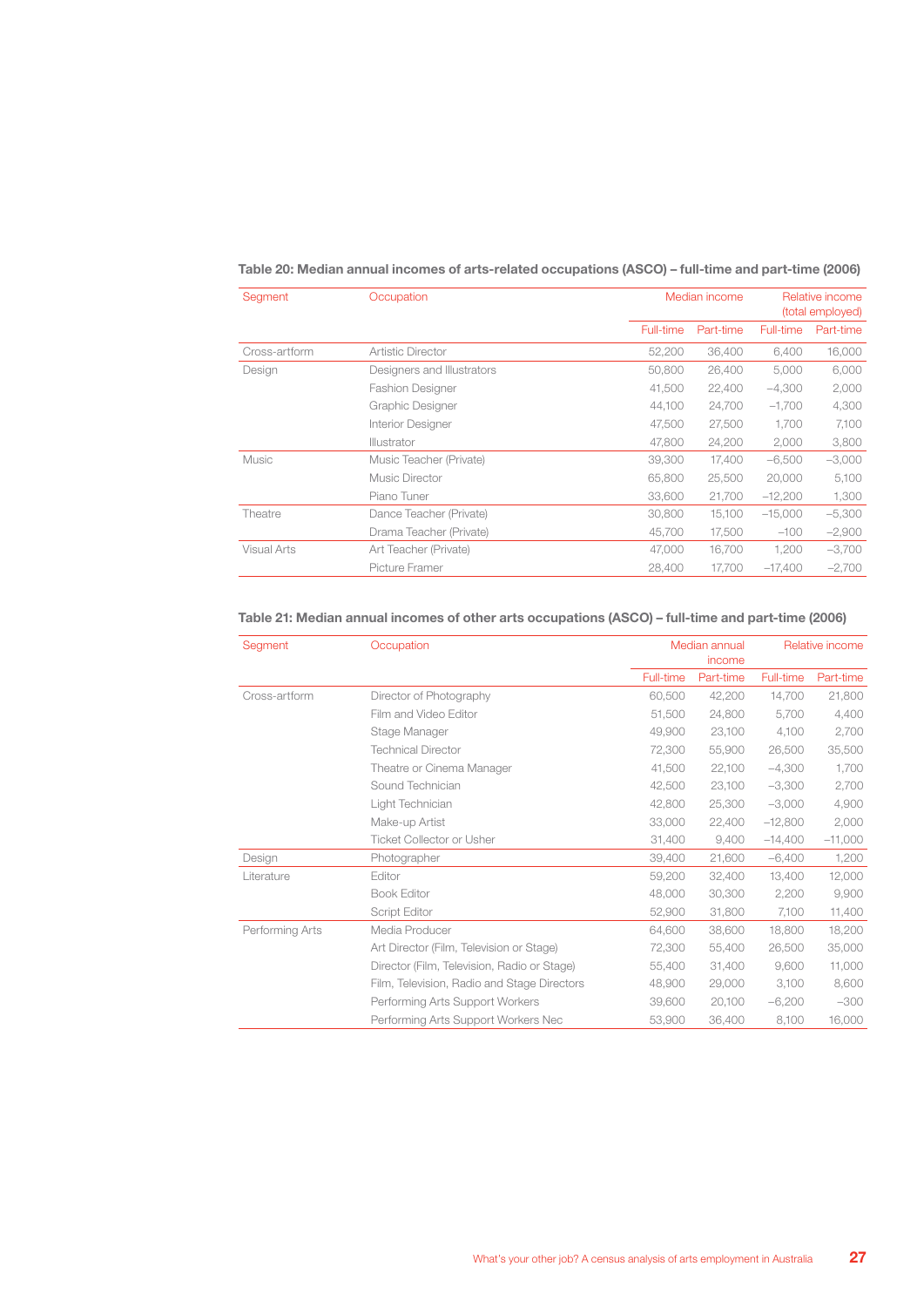Table 22 shows the mean full-time income for each age band and gender of all arts employment by occupation and industries. It also provides the relative income when compared to para-professionals and

advanced clerical occupations and the workforce in total. Relative income is defined as the mean (or median) income of the comparison group subtracted from that of the relevant arts group.

#### **Table 22: Arts mean income and relative income by age band and gender (those full-time employed) 2006**

| Gender | Age group    | Mean full-time annual income<br>Relative income against<br>para-professionals et al. |                               |                         | Relative income against<br>total employment |                         |                        |
|--------|--------------|--------------------------------------------------------------------------------------|-------------------------------|-------------------------|---------------------------------------------|-------------------------|------------------------|
|        |              | All arts<br>occupations                                                              | All arts<br><i>industries</i> | All arts<br>occupations | All arts<br><i>industries</i>               | All arts<br>occupations | All arts<br>industries |
| Female | Young        | 41,100                                                                               | 41,600                        | $-1.200$                | $-700$                                      | $-1,000$                | $-500$                 |
|        | Middle years | 46.100                                                                               | 50,200                        | $-1,000$                | 3.100                                       | $-3,100$                | 1,000                  |
|        | Mature       | 39,200                                                                               | 45,600                        | $-5.100$                | 1.300                                       | $-6.300$                | 100                    |
|        | Total        | 42.900                                                                               | 46,100                        | $-2,000$                | 1.200                                       | $-3,000$                | 200                    |
| Male   | Young        | 44,400                                                                               | 42,200                        | $-7.600$                | $-9,800$                                    | $-2,500$                | $-4,700$               |
|        | Middle years | 52,600                                                                               | 54,100                        | $-12.900$               | $-11.400$                                   | $-9.500$                | $-8.000$               |
|        | Mature       | 46,000                                                                               | 52,600                        | $-14,600$               | $-8.000$                                    | $-11,000$               | $-4,400$               |
|        | Total        | 48,200                                                                               | 50,000                        | $-12,200$               | $-10,400$                                   | $-7,900$                | $-6,100$               |
| Total  | Young        | 42.700                                                                               | 41,900                        | $-4.400$                | $-5,200$                                    | $-2,300$                | $-3,100$               |
|        | Middle years | 49,900                                                                               | 52.400                        | $-7.400$                | $-4.900$                                    | $-7.700$                | $-5,200$               |
|        | Mature       | 43,600                                                                               | 49,900                        | $-10.200$               | $-3,900$                                    | $-9,900$                | $-3,600$               |
|        | Total        | 45,800                                                                               | 48.300                        | $-7.500$                | $-5.000$                                    | $-6.700$                | $-4.200$               |

20 The median annual income figures shown were directly calculated by the ABS to the Australia Council definition as they cannot be calculated from the aggregations of detailed employment and mean income tables accessible by CCI.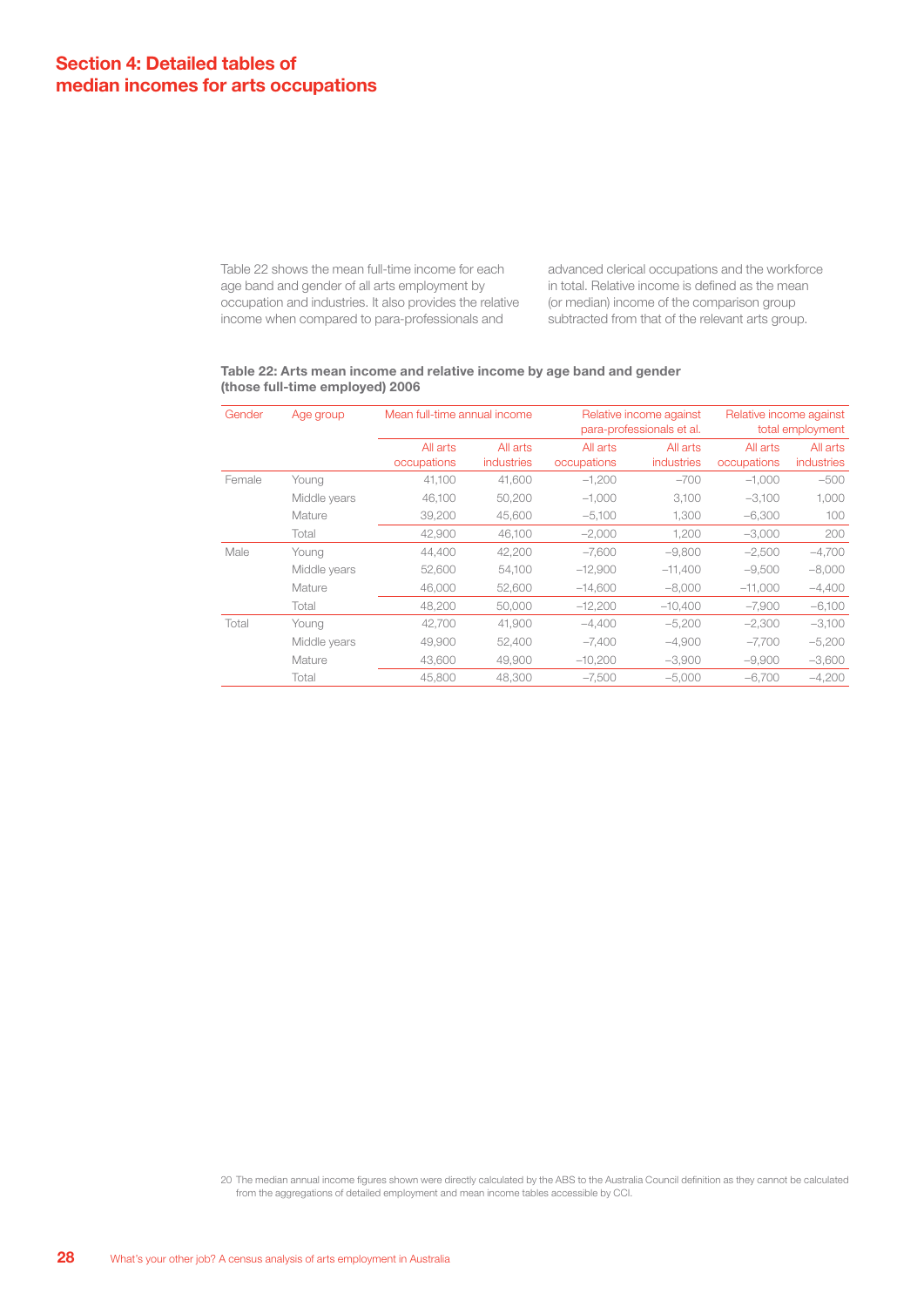## **Section 5: Summary tables of total arts employment by states and territories**

The following tables use a similar trident dataset that was used in Section 2 – the employment in every occupation within every industry. Because of slight variations in the data the total arts employment of all states and territories also vary slightly from that determined from the dataset at the national level.

As Table 23 shows, there have been shifts not only in the numbers, but also in the share of artists living and working in each state, as shown in Table 24 below. Over the last decade the share of Australia's artists living and working in New South Wales has fallen slightly, as has South Australia, Tasmania and the Northern Territory. The share of artists in Victoria, Queensland and the Australian Capital Territory has increased slightly, while Western Australia has declined a little in the five years from 2001.

However, when artist population shares are examined in relation to each state's share of the national

workforce, a different picture emerges. Historically, both New South Wales and Victoria have tended to have larger shares of the artist population than their overall population or workforce shares. As Table 25 shows, the share of artists in New South Wales has fallen, as has its share of the national workforce. But what this has produced is an increase in the positive gap between workforce share and artist share, from five percentage points in 1996 to 5.9 percentage points in 2006. In Victoria, while that state's share of the workforce has increased slightly, its share of the nation's artists has increased by a larger amount, thus increasing the positive gap between artist population and workforce share from 1.5 percentage points to 2.3 percentage points. In 2006 New South Wales, Victoria and the Australian Capital Territory had a larger share of the nation's artist population than their workforce share.

| Location   |        | 1996      |        | 2001      |         | 2006      |
|------------|--------|-----------|--------|-----------|---------|-----------|
|            | Arts   | Workforce | Arts   | Workforce | Arts    | Workforce |
| <b>NSW</b> | 28,500 | 2,563,590 | 34.370 | 2.755.110 | 36,380  | 2.909.440 |
| VIC        | 20,370 | 1.897.200 | 25.280 | 2.092.290 | 27,660  | 2.274.440 |
| QLD        | 12.770 | 1.404.180 | 15.140 | 1,554,000 | 16.910  | 1.825.000 |
| <b>SA</b>  | 5.250  | 596.990   | 6.220  | 638,670   | 6.240   | 689,910   |
| <b>WA</b>  | 6.000  | 759.590   | 7.800  | 828,480   | 8.280   | 936.140   |
| <b>TAS</b> | 1.440  | 182.710   | 1.630  | 183.020   | 1.760   | 204.740   |
| NT         | 580    | 77.990    | 640    | 83.680    | 730     | 87,180    |
| <b>ACT</b> | 1.410  | 150.460   | 1.920  | 161.550   | 2.060   | 176,290   |
| Australia  | 76.310 | 7.632.710 | 93,000 | 8,296,800 | 100.020 | 9,103,140 |

#### **Table 23: The level of arts employment in Australian states and territories 1996 to 2006 (persons)**

#### **Table 24: Each state and territory's share of national arts employment and workforce 1996 to 2006 (percent)**

| Location   |       | 1996      |       | 2001      |       | 2006      |
|------------|-------|-----------|-------|-----------|-------|-----------|
|            | Arts  | Workforce | Arts  | Workforce | Arts  | Workforce |
| <b>ACT</b> | 2.0   | 2.0       | 2.1   | 1.9       | 2.2   | 1.9       |
| <b>NSW</b> | 38.6  | 33.6      | 38.5  | 33.2      | 37.9  | 32.0      |
| NT         | 0.8   | 1.0       | 0.7   | 1.0       | 0.8   | 1.0       |
| QLD        | 15.9  | 18.4      | 15.5  | 18.7      | 16.2  | 20.0      |
| SA         | 6.7   | 7.8       | 6.4   | 7.7       | 6.0   | 7.6       |
| <b>TAS</b> | 1.9   | 2.4       | 1.7   | 2.2       | 1.7   | 2.2       |
| VIC        | 26.4  | 24.9      | 26.9  | 25.2      | 27.3  | 25.0      |
| <b>WA</b>  | 7.8   | 10.0      | 8.1   | 10.0      | 7.9   | 10.3      |
| Australia  | 100.0 | 100.0     | 100.0 | 100.0     | 100.0 | 100.0     |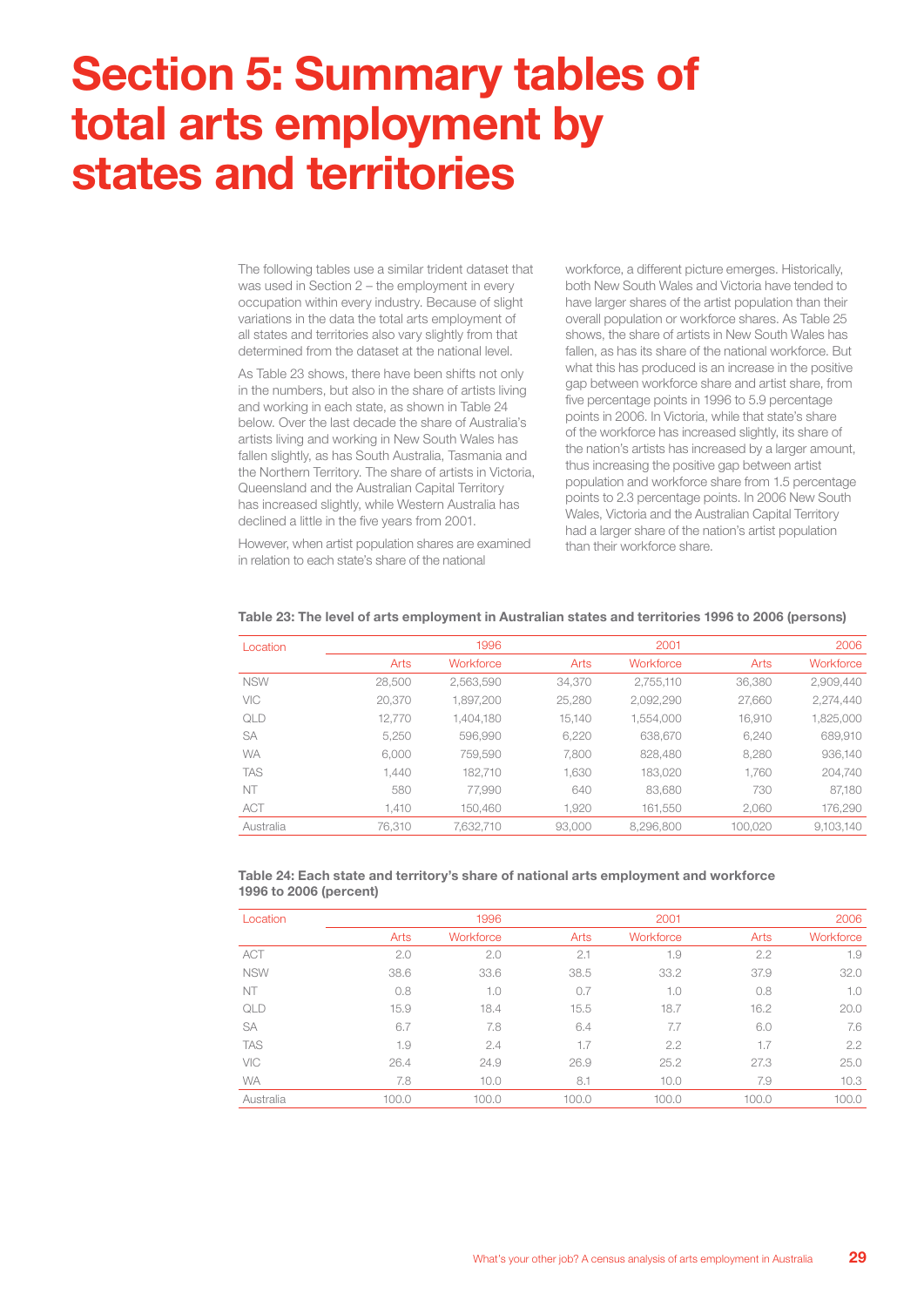#### **Section 5: Summary tables of total arts employment by states and territories**

The following table compares the average annual growth rate of arts employment, under ASCO v2

classification, for each state and territory against that of their overall workforce.

#### **Table 25: Comparison of each state's arts employment growth rate to their overall employment (percent)**

| Location   |      | 1996 to 2001 |      | 2001 to 2006 |      | 1996 to 2006 |
|------------|------|--------------|------|--------------|------|--------------|
|            | Arts | Workforce    | Arts | Workforce    | Arts | Workforce    |
| <b>ACT</b> | 6.3  | 1.4          | 1.5  | 1.8          | 3.9  | 1.6          |
| <b>NSW</b> | 3.8  | 1.5          | 1.1  | 1.1          | 2.5  | 1.3          |
| NT         | 2.0  | 1.4          | 2.8  | 0.8          | 2.4  | 1.1          |
| QLD        | 3.5  | 2.0          | 2.2  | 3.3          | 2.8  | 2.7          |
| <b>SA</b>  | 3.4  | 1.4          | 0.1  | 1.6          | 1.7  | 1.5          |
| <b>TAS</b> | 2.6  |              | 1.5  | 2.3          | 2.1  | 1.1          |
| VIC        | 4.4  | 2.0          | 1.8  | 1.7          | 3.1  | 1.8          |
| <b>WA</b>  | 5.4  | 1.8          | 1.2  | 2.5          | 3.3  | 2.1          |
| Australia  | 4.0  | 1.7          | 1.5  | 1.9          | 2.7  | 1.8          |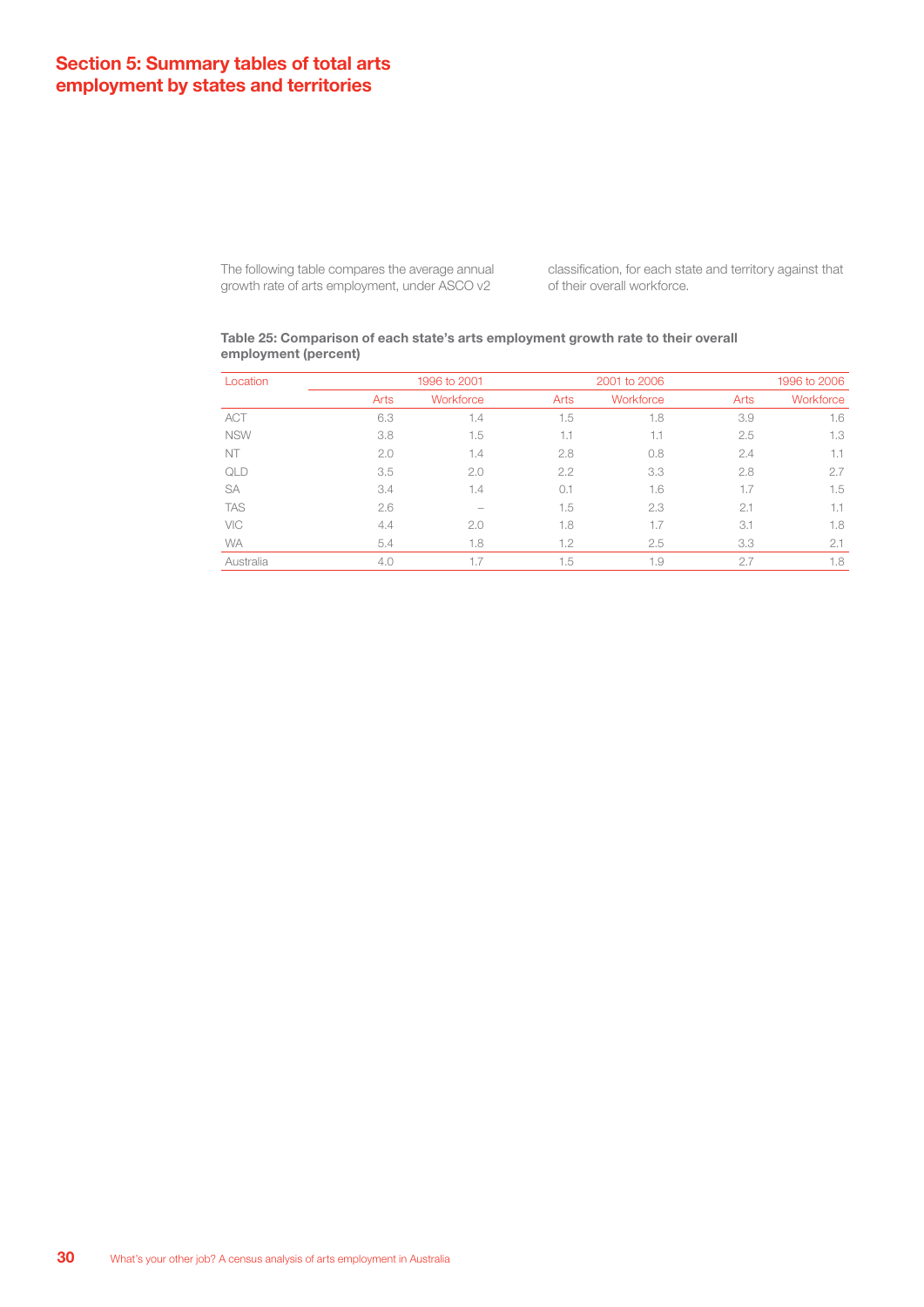## **Section 6: Detailed tables of arts employment and gender**

| Artform                        | Occupation                                    | Female    | Male      | <b>Total</b> |
|--------------------------------|-----------------------------------------------|-----------|-----------|--------------|
| Artist occupations             |                                               |           |           |              |
| Cross-artform                  | Artists and Related Professionals Nfd         | 1,991     | 1,770     | 3,761        |
| Literature                     | Author                                        | 1,370     | 1,211     | 2,581        |
|                                | Authors and Related Professionals             | 138       | 67        | 205          |
| Performing Arts                | Actor                                         | 474       | 734       | 1,208        |
|                                | Actors, Dancers and Related Professionals     | 30        | 30        | 60           |
|                                | Actors, Dancers and Related Professionals Nec | 1.077     | 1,381     | 2,458        |
|                                | Composer                                      | 45        | 218       | 263          |
|                                | Dancer or Choreographer                       | 855       | 333       | 1,188        |
|                                | Instrumental Musician                         | 1,463     | 4,441     | 5,904        |
|                                | Musicians and Related Professionals           | 92        | 201       | 293          |
|                                | Musicians and Related Professionals Nec       | 18        | 33        | 51           |
|                                | Singer                                        | 546       | 459       | 1,005        |
| <b>Visual Arts</b>             | Painter (visual arts)                         | 1,366     | 1,079     | 2,445        |
|                                | Potter or Ceramic Artist                      | 391       | 263       | 654          |
|                                | Sculptor                                      | 201       | 427       | 628          |
|                                | Visual Arts and Crafts Professionals          | 226       | 170       | 396          |
|                                | Visual Arts and Crafts Professionals Nec      | 2,266     | 1,633     | 3,899        |
| Total artist occupations       |                                               | 12,549    | 14,450    | 26,999       |
| Arts-related occupations       |                                               |           |           |              |
| Cross-artform                  | <b>Artistic Director</b>                      | 109       | 89        | 198          |
| Performing Arts                | Dance Teacher (private)                       | 3,907     | 481       | 4,388        |
|                                | Drama Teacher (private)                       | 411       | 95        | 506          |
|                                | Music Director                                | 158       | 218       | 376          |
|                                | Music Teacher (private)                       | 6,131     | 3,157     | 9,288        |
|                                | Piano Tuner                                   | 24        | 310       | 334          |
| <b>Visual Arts</b>             | Art Teacher (private)                         | 1,183     | 316       | 1,499        |
|                                | Designers and Illustrators                    | 1,497     | 2,283     | 3,780        |
|                                | <b>Fashion Designer</b>                       | 2,807     | 642       | 3,449        |
|                                | Graphic Designer                              | 12,692    | 14,714    | 27,406       |
|                                | Illustrator                                   | 353       | 1,085     | 1,438        |
|                                | Interior Designer                             | 4,163     | 1,724     | 5,887        |
|                                | Picture Framer                                | 758       | 1,520     | 2,278        |
| Total arts-related occupations |                                               | 34,193    | 26,634    | 60,827       |
| Total all arts occupations     |                                               | 46,742    | 41,084    | 87,826       |
| Para-professionals et al.      |                                               | 750,972   | 627,315   | 1,378,287    |
| All employed (workforce)       |                                               | 4,193,055 | 4,911,132 | 9,104,187    |

**Table 26: Number of males and females employed by detailed artist occupations (ASCO) 2006**